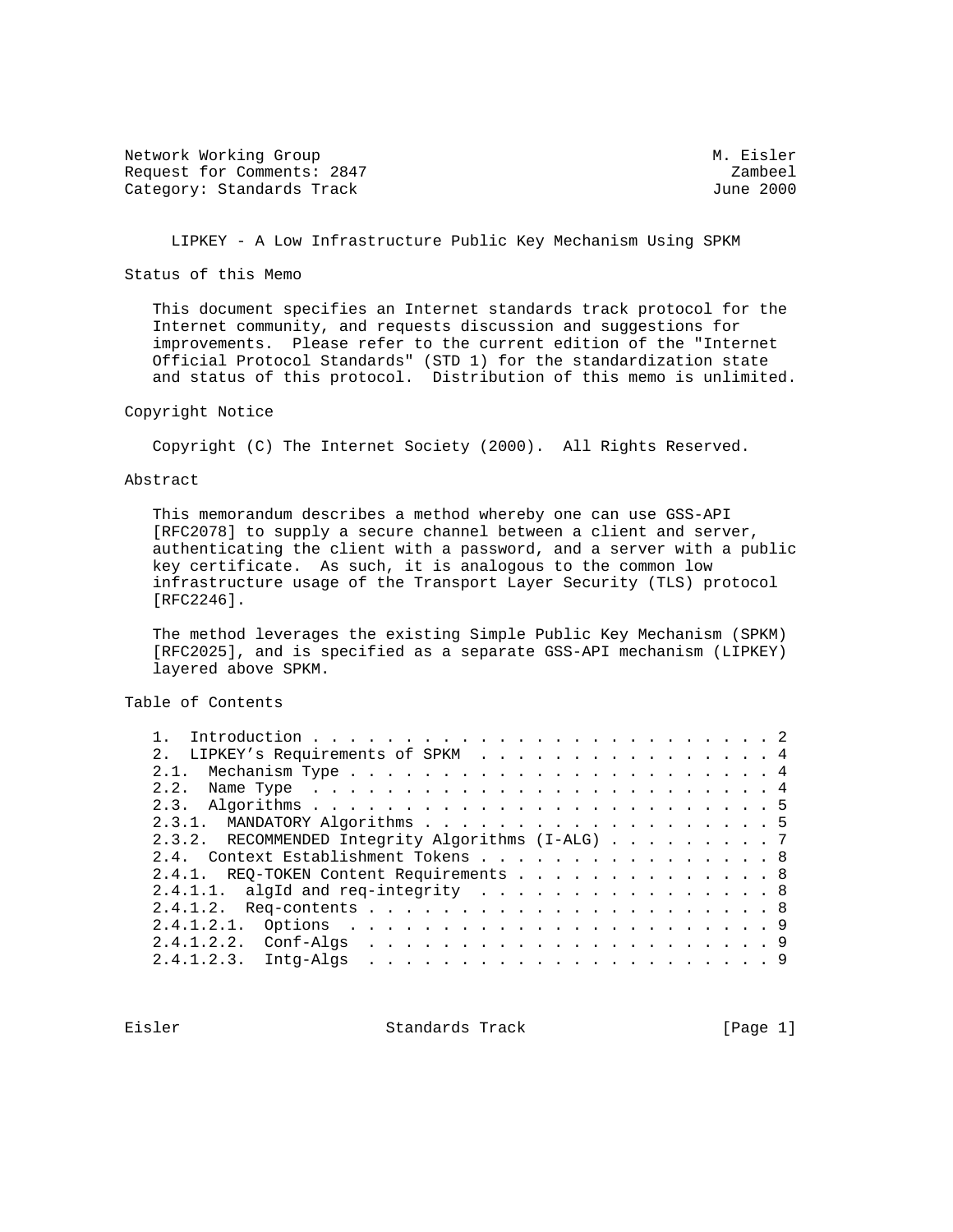| 2.4.2. REP-TI-TOKEN Content Requirements 9                      |    |
|-----------------------------------------------------------------|----|
|                                                                 |    |
|                                                                 |    |
| 2.5. Quality of Protection (QOP) 10                             |    |
|                                                                 |    |
| 3.1.                                                            |    |
|                                                                 |    |
|                                                                 |    |
|                                                                 |    |
|                                                                 | 12 |
| 3.2.3.1. LIPKEY Caller Specified anon_req_flag as TRUE          | 12 |
| 3.2.3.2. LIPKEY Caller Specified anon_req_flag as FALSE         | 13 |
|                                                                 | 14 |
|                                                                 | 14 |
|                                                                 | 14 |
|                                                                 | 14 |
|                                                                 | 15 |
|                                                                 | 15 |
|                                                                 | 15 |
|                                                                 | 15 |
|                                                                 | 16 |
|                                                                 | 16 |
| 4.3.1.1. Context Tokens Prior to SPKM-3 Context Establishment . | 16 |
| 4.3.1.2. Post-SPKM-3 Context Establishment Tokens               | 16 |
| 4.3.1.2.1. From LIPKEY Initiator                                | 17 |
| 4.3.1.2.2. From LIPKEY Target                                   | 17 |
| 4.3.2. Tokens from GSS_GetMIC and GSS_Wrap                      | 17 |
|                                                                 | 18 |
|                                                                 | 18 |
|                                                                 | 18 |
| 5.2. Certification Authorities                                  | 18 |
| 5.3. HMAC-MD5 and MD5 Weaknesses                                | 18 |
|                                                                 | 18 |
|                                                                 | 19 |
|                                                                 | 21 |
|                                                                 | 21 |
|                                                                 | 22 |
|                                                                 |    |

# 1. Introduction

 The key words "MUST", "MUST NOT", "REQUIRED", "SHALL", "SHALL NOT", "SHOULD", "SHOULD NOT", "RECOMMENDED", "MAY", and "OPTIONAL" in this document are to be interpreted as described in [RFC2119].

 This memorandum describes a new security mechanism under the GSS-API called the Low Infrastructure Public Key Mechanism (LIPKEY). GSS-API provides a way for an application protocol to implement authentication, integrity, and privacy. TLS is another way. While TLS

Eisler Standards Track [Page 2]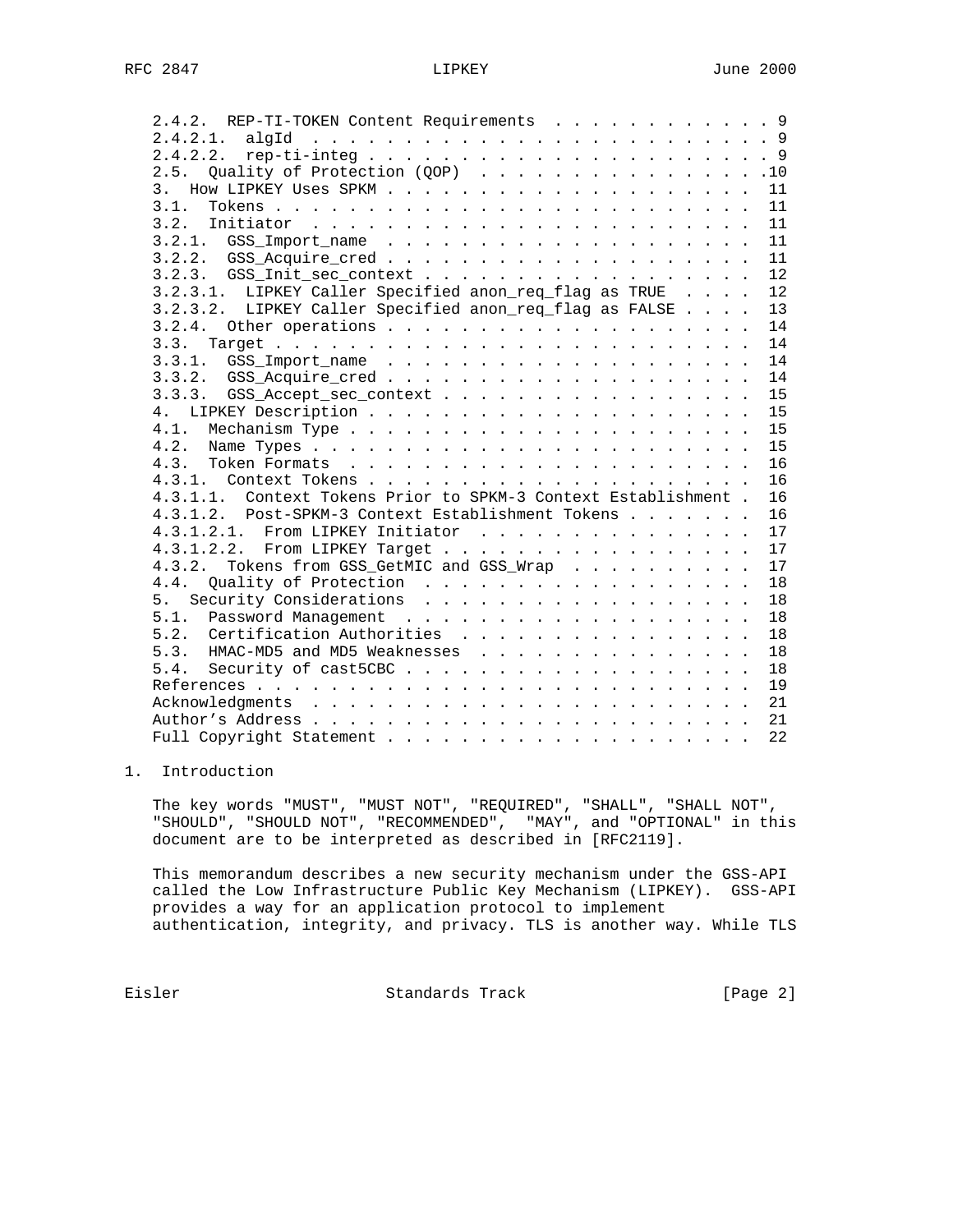is in many ways simpler for an application to incorporate than GSS- API, there are situations where GSS-API might be more suitable. Certainly this is the case with application protocols that run over connectionless protocols. It is also the case with application protocols such as ONC RPC [RFC1831] [RFC2203], which have their own security architecture, and so do not easily mesh with a protocol like TLS that is implemented as a layer that encapsulates the upper layer application protocol. GSS-API allows the application protocol to encapsulate as much of the application protocol as necessary.

 Despite the flexibility of GSS-API, it compares unfavorably with TLS with respect to the perception of the amount of infrastructure required to deploy it. The better known GSS-API mechanisms, Kerberos V5 [RFC1964] and SPKM require a great deal of infrastructure to set up. Compare this to the typical TLS deployment scenario, which consists of a client with no public key certificate accessing a server with a public key certificate. The client:

- obtains the server's certificate,
- \* verifies that it was signed by a trusted Certification Authority  $(CA)$ ,
- \* generates a random session symmetric key,
- \* encrypts the session key with the server's public key, and
- \* sends the encrypted session key to the server.

 At this point, the client and server have a secure channel. The client can then provide a user name and password to the server to authenticate the client. For example, when TLS is being used with the http protocol, once there is a secure channel, the http server will present the client with an html page that prompts for a user name and password. This information is then encrypted with the session key and sent to the server. The server then authenticates the client.

 Note that the client is not required to have a certificate for itself to identify and authenticate it to the server. In addition to a TLS implementation, the required security infrastructure includes a public key certificate and password database on the server, and a list of trusted CAs and their public keys on the client. Most operating systems that the http server would run on already have a native password database, so the net additional infrastructure is a server certificate and CA list. Hence the term "low infrastructure security model" to identify this typical TLS deployment scenario.

Eisler Standards Track [Page 3]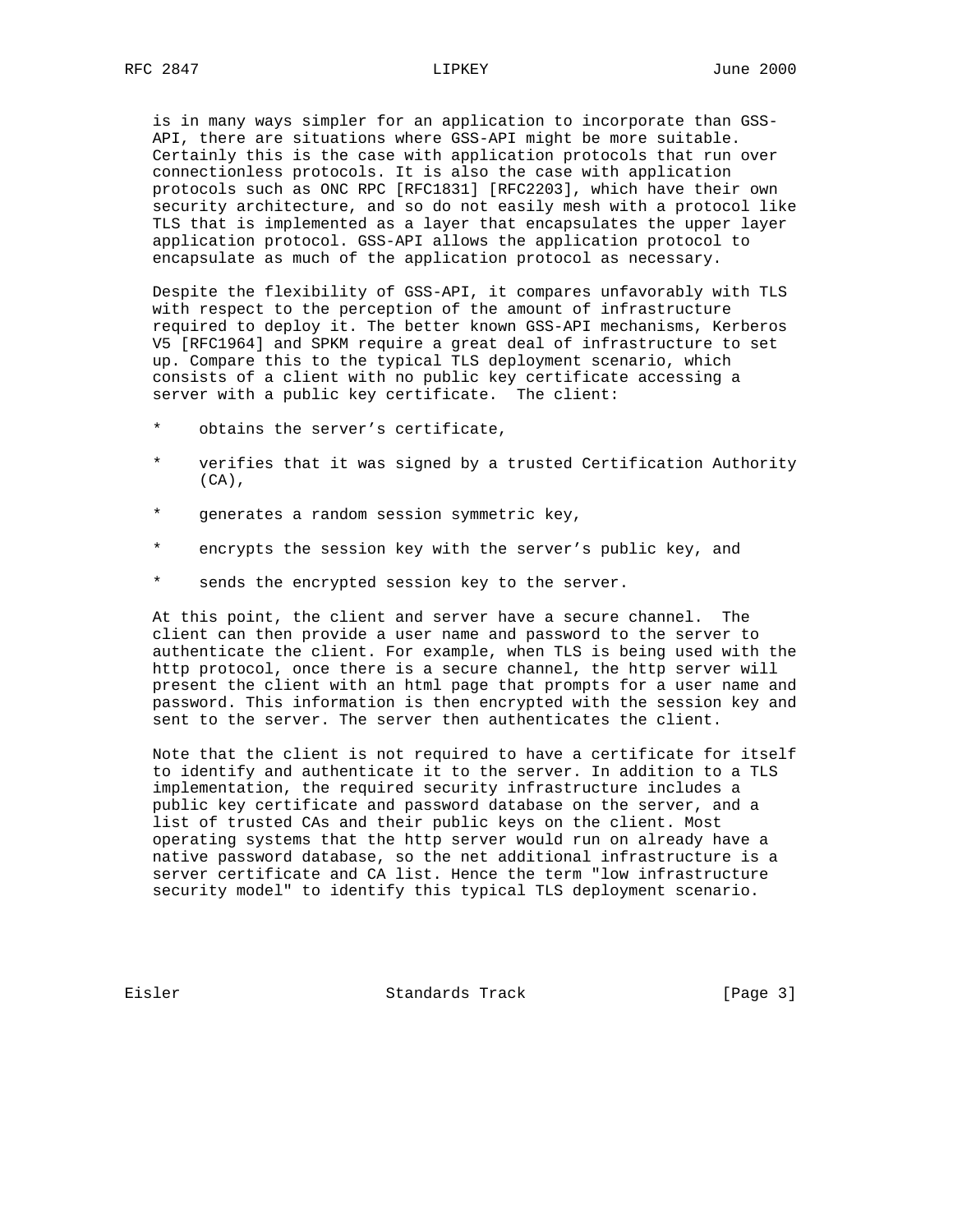By using unilateral authentication, and using a mechanism resembling the SPKM-1 mechanism type, SPKM can offer many aspects of the previously described low infrastructure security model. An application that uses GSS-API is certainly free to use GSS-API's GSS\_Wrap() routine to encrypt a user name and password and send them to the server, for it to decrypt and verify.

 Applications often have application protocols associated with them, and there might not be any provision in the protocol to specify a password. Layering a thin GSS-API mechanism over a mechanism resembling SPKM-1 can mitigate this problem. This can be a useful approach to avoid modifying applications that have already bound to GSS-API, assuming the applications are not statically bound to specific GSS-API mechanisms. The remainder of this memorandum defines the thin mechanism: the Low Infrastructure Public Key Mechanism (LIPKEY).

2. LIPKEY's Requirements of SPKM

 SPKM-1 with unilateral authentication is close to the desired low infrastructure model described earlier. This section describes some additional changes to how SPKM-1 operates in order to realize the low infrastructure model. These changes include some minor changes in semantics. While it would be possible to implement these semantic changes within an SPKM-1 implementation (including using the same mechanism type Object Identifier (OID) as SPKM-1), the set of changes stretch the interpretation of RFC 2025 to the point where compatibility would be in danger. A new mechanism type, called SPKM- 3, is warranted. LIPKEY requires that the SPKM implementation support SPKM-3. SPKM-3 is equivalent to SPKM-1, except as described in the remainder of this section.

2.1. Mechanism Type

SPKM-3 has a different mechanism type OID from SPKM-1.

```
 spkm-3 OBJECT IDENTIFIER ::=
  \{iso(1)identified-organization(3)dod(6)internet(1)security(5)
 mechanisms(5)spkm(1)spkm-3(3)}
```
2.2. Name Type

 RFC 2025 defines no required name types of SPKM. LIPKEY requires that the SPKM-3 implementation support all the mechanism independent name types in RFC 2078.

Eisler Standards Track [Page 4]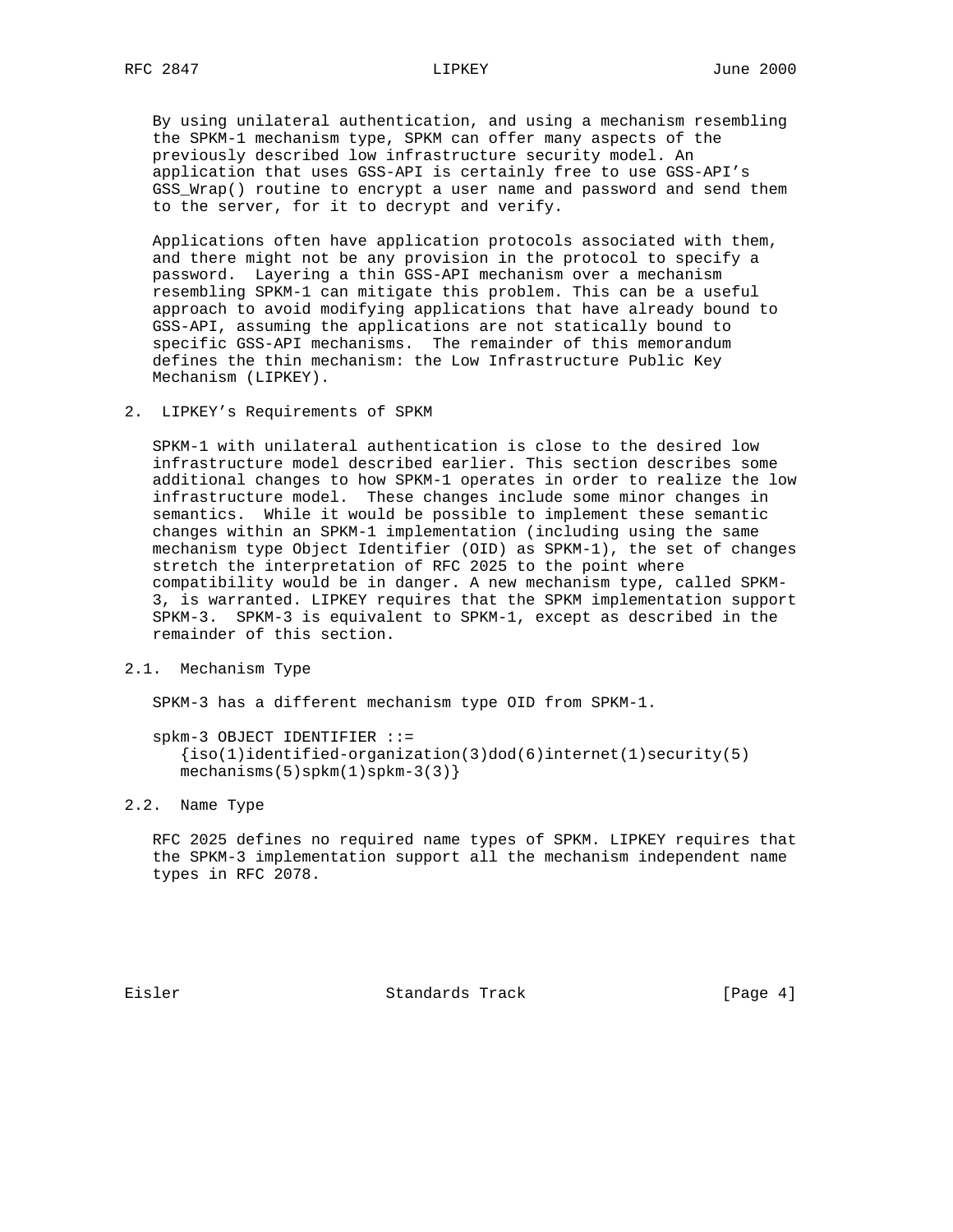# 2.3. Algorithms

### 2.3.1. MANDATORY Algorithms

 RFC 2025 defines various algorithms for integrity, confidentiality, key establishment, and subkey derivation. Except for md5WithRSAEncryption, the REQUIRED Key Establishment (K-ALG), Integrity (I-ALG) and One-Way Functions for Subkey Derivation (O-ALG) algorithms listed in RFC 2025 continue to be REQUIRED.

 SPKM is designed to be extensible with regard to new algorithms. In order for LIPKEY to work correctly and securely, the following algorithms MUST be implemented in SPKM-3:

Integrity algorithms (I-ALG)

#### NULL-MAC

 Because the initiator may not have a certificate for itself, nor for the target, it is not possible for it to calculate an Integrity value in the initiator's REQ-TOKEN that is sent to the target. So we define, in ASN.1 [CCITT] syntax, a null I- ALG that returns a zero length bit string regardless of the input passed to it:

```
 NULL-MAC OBJECT IDENTIFIER ::=
  \{iso(1)identified-organization(3)dod(6)internet(1)security(5)
  integrity(3) NULL-MAC(3)
```
id-dsa-with-sha1

 This is the signature algorithm as defined in Section 7.2.2 of [RFC2459]. As noted in RFC 2459, the ASN.1 OID used to identify this signature algorithm is:

```
id-dsa-with-shell OBJECT IDENTIFYER ::= iso(1) member-body(2) us(840) x9-57(10040)
         x9cm(4) 3
}
```
 Note that there is a work-in-progress [PKIX] to obsolete RFC 2459. However that work-in-progress does not change the definition of id-dsa-with-sha1.

HMAC-MD5

 A consequence of the SPKM-3 initiator not having a certificate is that it cannot use a digital signature algorithm like md5WithRSAEncryption, id-dsa-with-sha1, or sha1WithRSAEncryption once the context is established. Instead, a message authentication code (MAC) algorithm is

Eisler Standards Track [Page 5]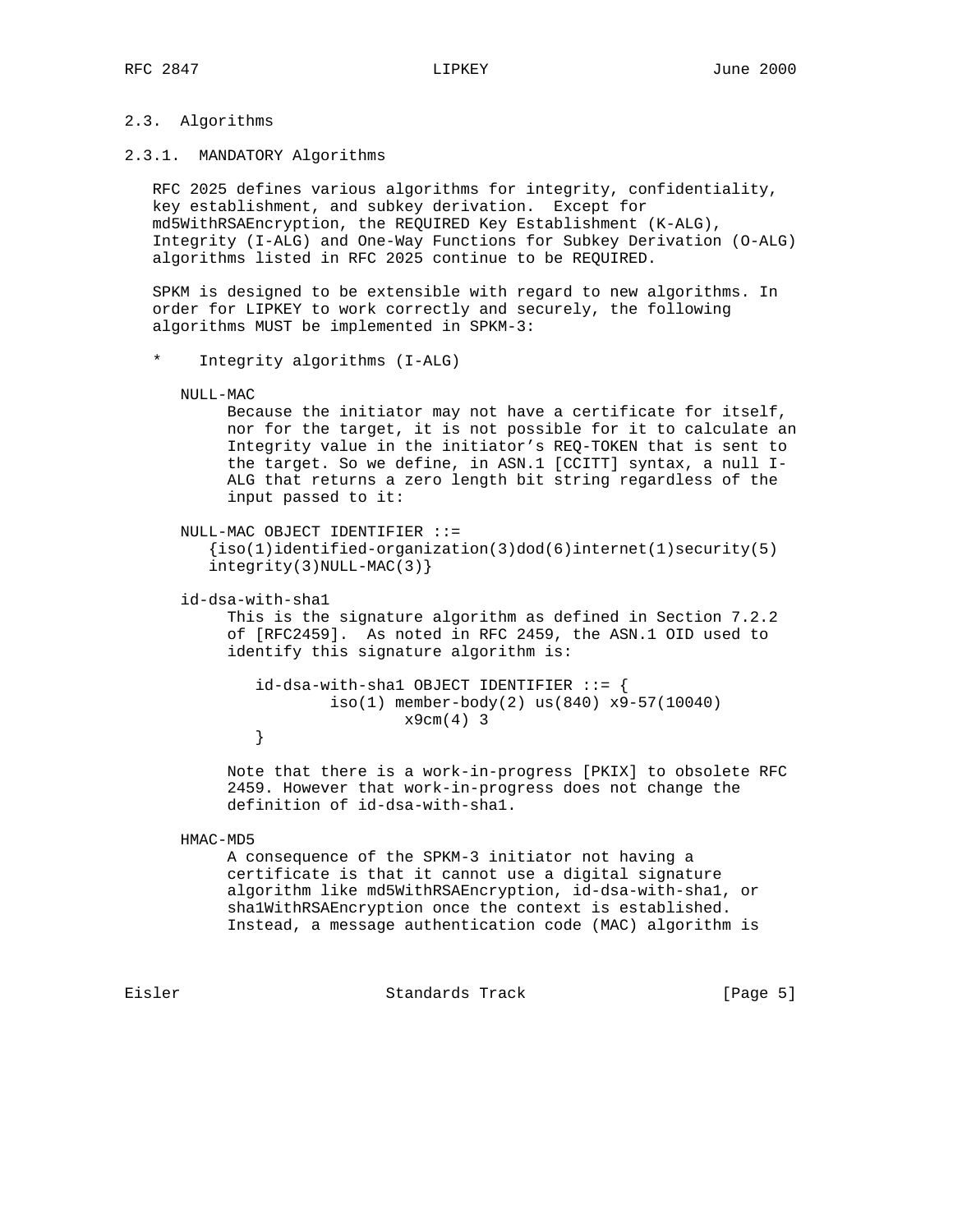required. DES-MAC is specified as recommended in [RFC2025]. Since the security of 56 bit DES has been shown to be inadequate [EFF], SPKM-3 needs a stronger MAC. Thus, SPKM-3 MUST support the HMAC-MD5 algorithm [RFC2104], with this OID:

```
 HMAC-MD5 OBJECT IDENTIFIER ::= {
               iso(1) org(3) dod(6) internet(1) security(5) mechanisms(5) ipsec(8) isakmpOakley(1)
1
}
```
 The reference for the algorithm OID of HMAC-MD5 is [IANA]. The reference for the HMAC-MD5 algorithm is [RFC2104].

 The HMAC-SHA1 algorithm is not a mandatory SPKM-3 I-ALG MAC because SHA-1 is about half the speed of MD5 [Young]. A MAC based on an encryption algorithm like cast5CBC, DES EDE3, or RC4 is not mandatory because MD5 is 31 percent faster than the fastest of the three encryption algorithms [Young].

## \* Confidentiality algorithm (C-ALG).

 RFC 2025 does not have a MANDATORY confidentiality algorithm, and instead has RECOMMENDED a 56 bit DES algorithm. Since the LIPKEY initiator needs to send a password to the target, and since 56 bit DES has been demonstrated as inadequate [EFF], LIPKEY needs stronger encryption. Thus, SPKM-3 MUST support this algorithm:

```
cast5CBC OBJECT IDENTIFIER ::= {
               iso(1) memberBody(2) usa(840) nt(113533) nsn(7)
        algorithms(66) 10<br>}
}
        Parameters ::= SEQUENCE {
               iv OCTET STRING DEFAULT 0, -- Initialization vector
        keyLength INTEGER -- Key length, in bits
}
```
 The reference for the OID and description of the cast5CBC algorithm is [RFC2144]. The keyLength in the Parameters MUST be set to 128 bits.

 A triple DES (DES EDE3) algorithm is not a mandatory SPKM-3 C- ALG because it is much slower than cast5CBC. One set of measurements [Young] on a Pentium Pro 200 megahertz processor using the SSLeay code, showed that DES EDE3 performed as high as 1,646,210 bytes per second, using 1024 byte blocks. The same

Eisler Standards Track [Page 6]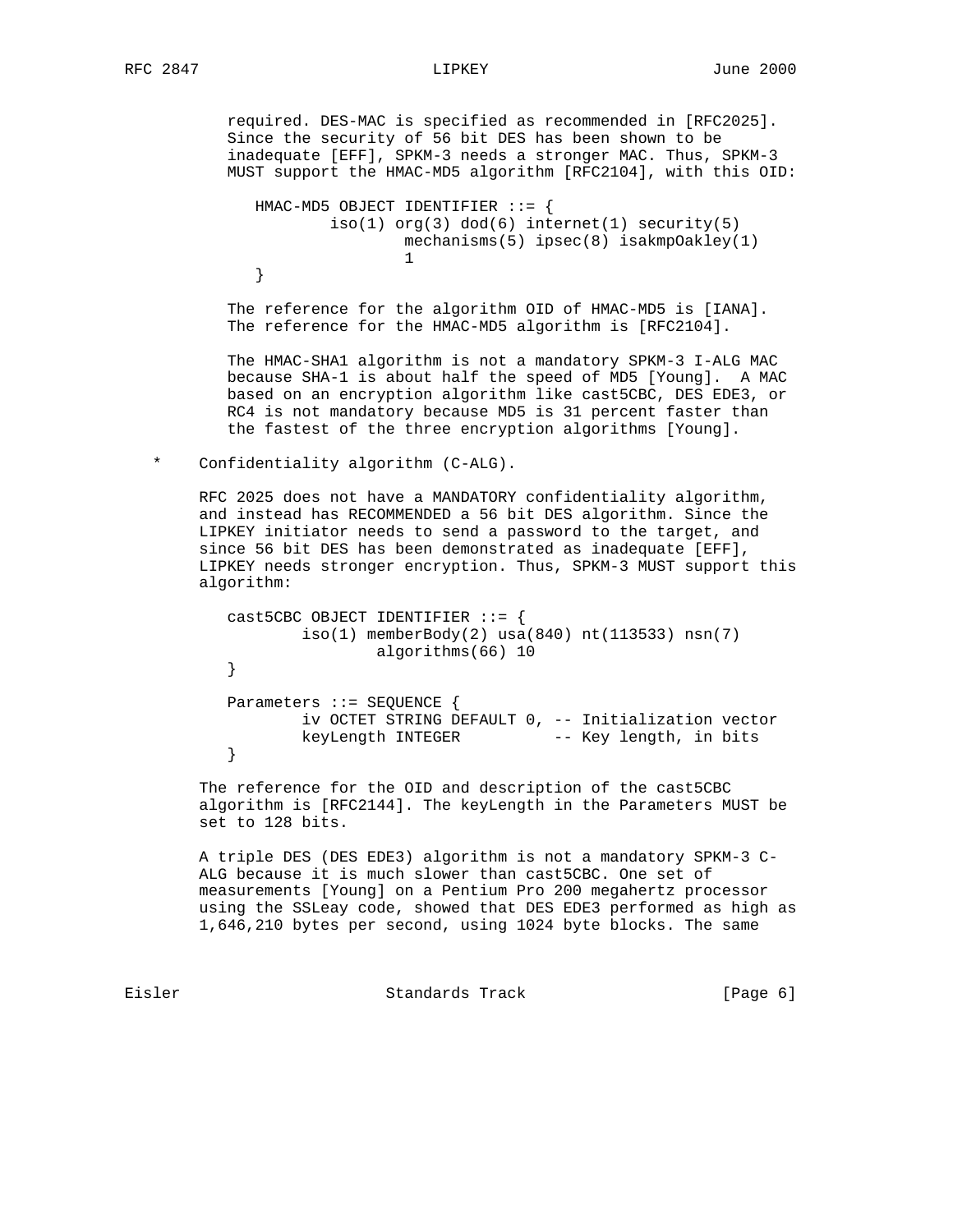test bed yielded performance of 7,147,760 bytes per second for cast5CBC, and 22,419,840 bytes per second for RC4. Most TLS sessions negotiate the RC4 cipher. Given that LIPKEY is targeted at environments similar to that where TLS is deployed, selecting a cipher that is over 13 times slower (and over 13 times more CPU intensive) than RC4 would severely impede the usefulness of LIPKEY. For performance reasons, RC4 would be the preferred mandatory algorithm for SPKM-3. Due to intellectual property considerations with RC4 [Schneier], the combination of cast5CBC's reasonable performance, and its royalty-free licensing terms [RFC2144] make cast5CBC the optimal choice among DES EDE3, RC4, and cast5CBC.

\* Key Establishment Algorithm (K-ALG)

 RFC 2025 lists dhKeyAgreement [PKCS-3] as an apparently optional algorithm. As will be described later, the RSAEncryption key establishment algorithm is of no use for a low infrastructure security mechanism as defined by this memorandum. Hence, in SPKM-3, dhKeyAgreement is a REQUIRED key establishment algorithm:

 dhKeyAgreement OBJECT IDENTIFIER ::= {  $iso(1)$  member-body $(2)$  US $(840)$  rsadsi $(113549)$  pkcs $(1)$ pkcs-3(3) 1<br>} }

\* One-Way Function for Subkey Derivation Algorithm (O-ALG)

 RFC 2025 lists MD5 as a mandatory algorithm. Since MD5 has been found to have weaknesses when used as a hash [Dobbertin], id sha1 is a MANDATORY O-ALG in SPKM-3:

```
id-sha1 OBJECT IDENTIFIER ::= {
                 iso(1) identified-organization(3) oiw(14)
        secsig(3) algorithms(2) 26<br>}
}
```
 The reference for the algorithm OID of id-sha1 is [RFC2437]. The reference for SHA-1 algorithm corresponding to id-sha1 is [FIPS].

```
2.3.2. RECOMMENDED Integrity Algorithms (I-ALG)
```
md5WithRSAEncryption

```
 The md5WithRSAEncryption integrity algorithm is listed in
[RFC2025] as mandatory. Due to intellectual property
considerations [RSA-IP], SPKM-3 implementations cannot be
```
Eisler Standards Track [Page 7]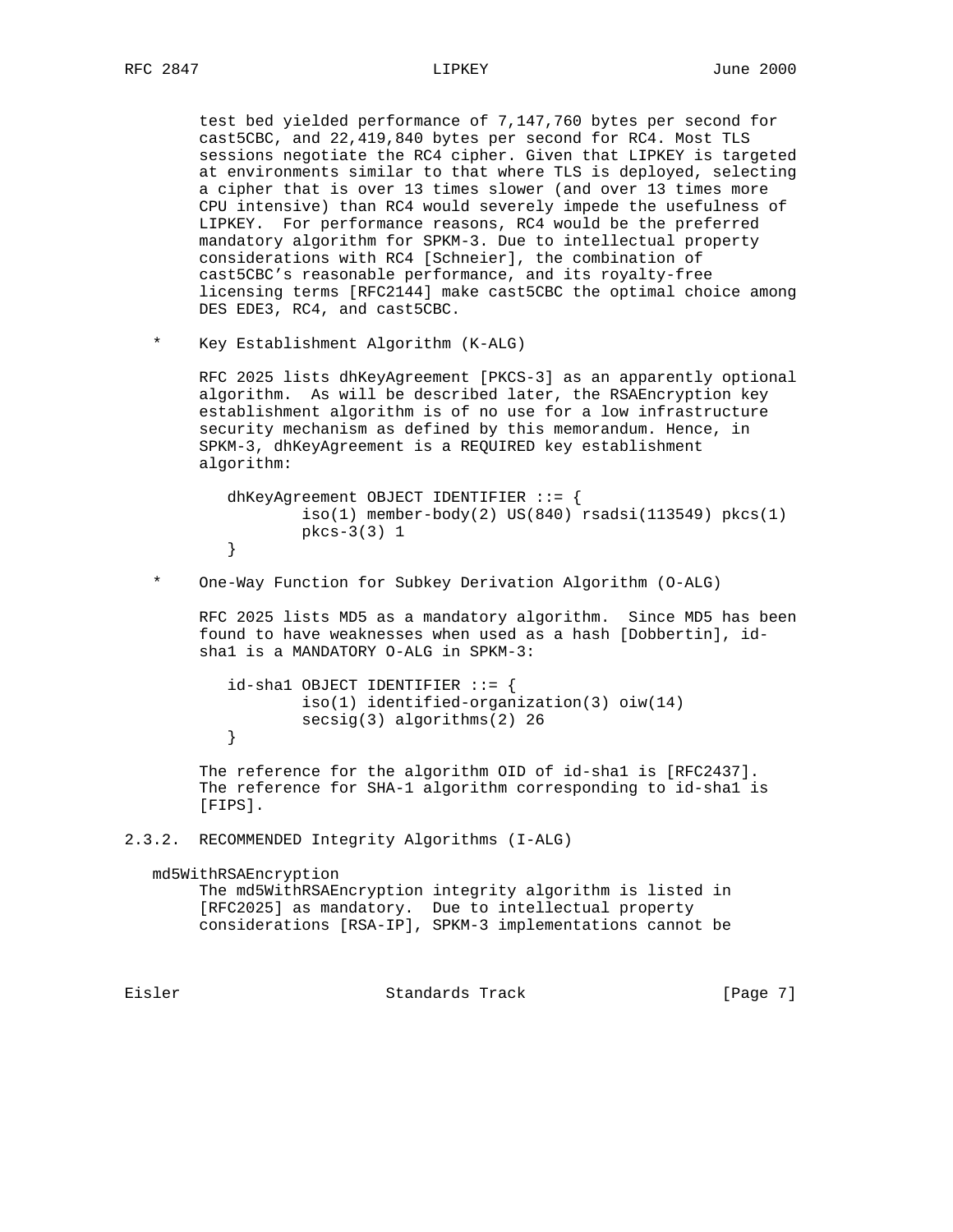required to implement it. However, given the proliferation of certificates using RSA public keys, md5WithRSAEncryption is strongly RECOMMENDED. Otherwise, the opportunities for LIPKEY to leverage existing public key infrastructure will be limited.

```
 sha1WithRSAEncryption
```
 For reasons similar to that for md5WithRSAEncryption, sha1WithRSAEncryption is a RECOMMENDED algorithm. The sha1WithRSAEncryption algorithm is listed in addition to md5WithRSAEncryption due to weaknesses in the MD5 hash algorithm [Dobbertin]. The OID for sha1WithRSAEncryption is:

```
 sha1WithRSAEncryption OBJECT IDENTIFIER ::= {
               iso(1) member-body(2) US(840) rsadsi(113549) pkcs(1)
        pkcs-1(1) 5
}
```
 The reference for the algorithm OID and description of sha1WithRSAEncryption is [RFC2437].

#### 2.4. Context Establishment Tokens

 RFC 2025 sets up a context with an initiator first token (REQ-TOKEN), a target reply (REP-TI-TOKEN), and finally an initiator second token (REP-IT-TOKEN) to reply to the target's reply. Since LIPKEY uses SPKM-3 with unilateral authentication, the REP-IT-TOKEN is not used. LIPKEY has certain requirements on the contents of the REQ-TOKEN and REP-TI-TOKEN, but the syntax of the SPKM-3 tokens is not different from RFC 2025's SPKM-1 tokens.

## 2.4.1. REQ-TOKEN Content Requirements

2.4.1.1. algId and req-integrity

 If the SPKM-3 initiator cannot calculate a req-integrity field due to the lack of a target certificate, it MUST use the NULL-MAC I-ALG described earlier in this memorandum. This will produce a zero length bit string in the Integrity field.

## 2.4.1.2. Req-contents

 Because RFC 2025 requires that the RSAEncryption K-ALG be present, SPKM-1 must be able to map the target (targ-name) to its public key certificate, and thus SPKM can use the RSAEncryption algorithm to fill in the key-estb-req field. Because LIPKEY assumes a low infrastructure deployment, SPKM-3 MUST be prepared to be unable to map the targ-name field of the Req-contents field. This is a contradiction which is resolved by requiring SPKM-3 to support the

Eisler Standards Track [Page 8]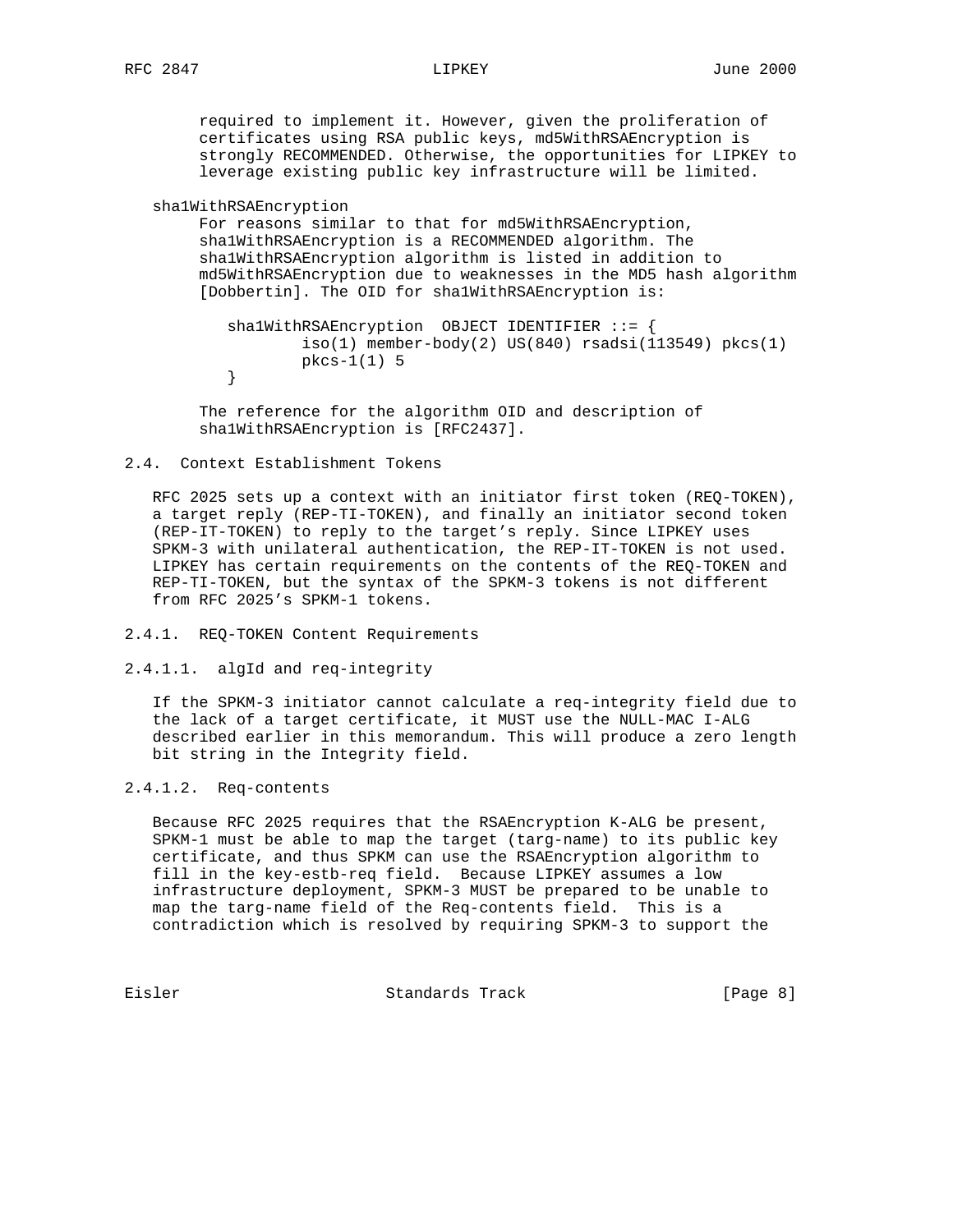dhKeyAgreement algorithm. Note that if an SPKM-3 implementation tries to map the target to a certificate, and succeeds, it is free to use the RSAEncryption K-ALG algorithm. It is also free to use an algID other than NULL-MAC in the REQ-TOKEN type.

## 2.4.1.2.1. Options

 SPKM-3 implementations MUST set the target-certif-data-required bit to 1 if the only K-ALG in the key-estb-set field of Req-contents is dhKeyAgreement. This would normally occur if the SPKM-3 implementation cannot resolve the target name to a certificate.

### 2.4.1.2.2. Conf-Algs

 If the SPKM-3 implementation supports an algorithm weaker than cast5CBC, cast5CBC MUST be listed before the weaker algorithm to encourage the target to negotiate the stronger algorithm.

#### 2.4.1.2.3. Intg-Algs

 Because the initiator will be anonymous (at the SPKM-3 level) and will not have a certificate for itself, the initiator cannot use an integrity algorithm that supports non-repudiation; it must use a MAC algorithm. If the SPKM-3 implementation supports an algorithm weaker than HMAC-MD5, HMAC-MD5 MUST be listed before the weaker algorithm to encourage the target to negotiate the stronger algorithm.

### 2.4.2. REP-TI-TOKEN Content Requirements

 With the previously described requirements on REQ-TOKEN, the contents of SPKM-3's REP-TI-TOKEN can for the most part be derived from the specification in RFC 2025. The exceptions are the algId and rep-ti integ fields.

## 2.4.2.1. algId

 The SPKM-3 target MUST NOT use a NULL-MAC I-ALG; it MUST use a signature algorithm like id-dsa-with-sha1, md5WithRSAEncryption, or sha1WithRSAEncryption.

### 2.4.2.2. rep-ti-integ

 If the req-token has an algId of NULL-MAC, then the target MUST compute the rep-ti-integ on the concatenation of the req-contents and rep-ti-contents.

Eisler Standards Track [Page 9]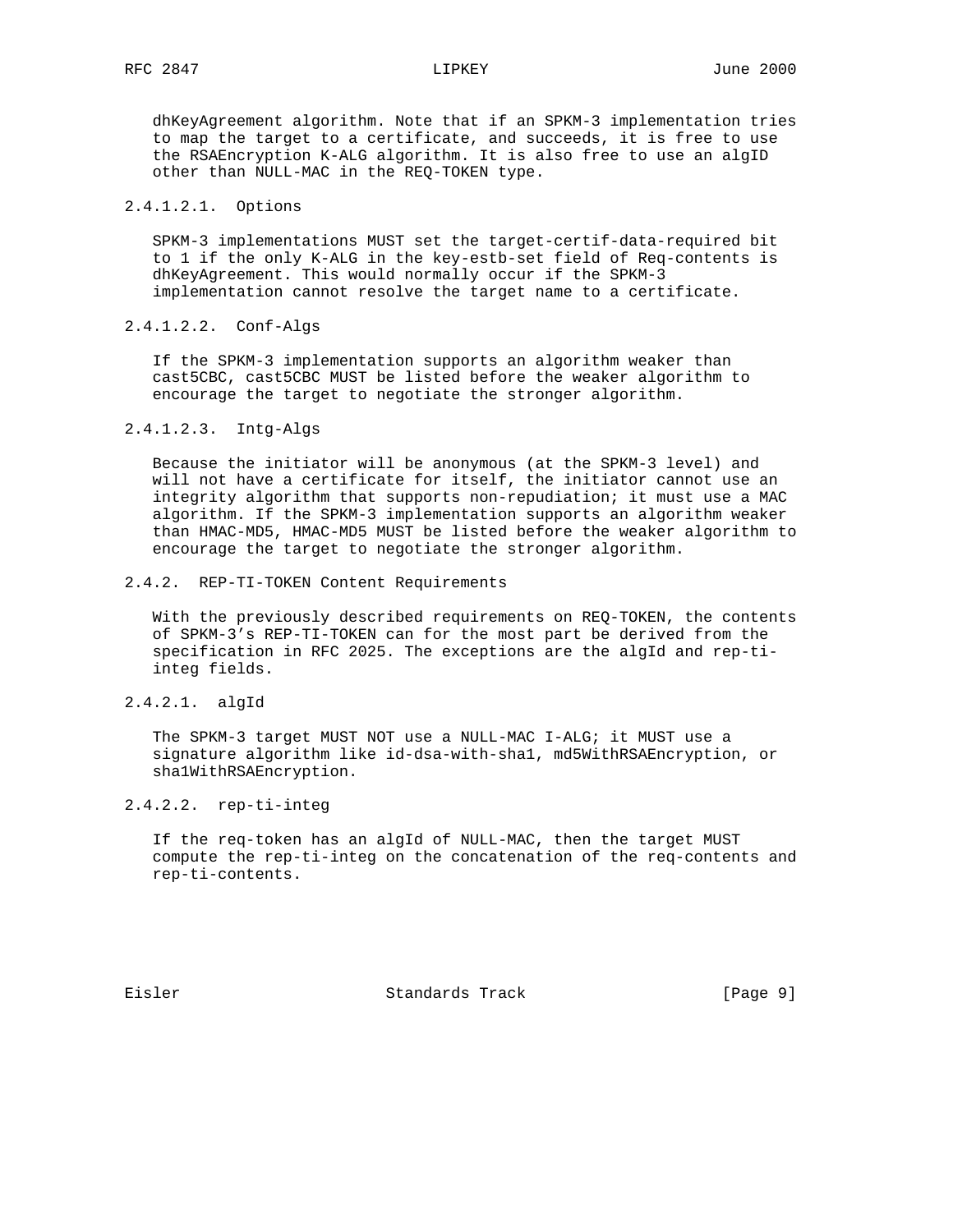2.5. Quality of Protection (QOP)

 The SPKM-3 initiator and target negotiate the set of algorithms they mutually support, using the procedure defined in Section 5.2 of RFC 2025. If a QOP of zero is specified, then the initiator and target will use the first C-ALG (privacy), and I-ALG (integrity) algorithms negotiated.

 SPKM breaks the QOP into several fields, as reproduced here from Section 5.2 of RFC 2025:

| Confidentiality                                               | Integrity       |
|---------------------------------------------------------------|-----------------|
| 31 (MSB)                                                      | (LSB) 0<br>1615 |
| $TS(5)   U(3)   IA(4)   MA(4)   TS(5)   U(3)   IA(4)   MA(4)$ |                 |

 The MA subfields enumerate mechanism-defined algorithms. Since this memorandum introduces a new mechanism, SPKM-3, within the SPKM family, it is appropriate to add algorithms to the MA subfields of the respective Confidentiality and Integrity fields.

The complete set of Confidentiality MA algorithms is thus:

 0001 (1) = DES-CBC  $0010$   $(2) = \text{cast5CBC}$ 

 Where "0001" and "0010" are in base 2. An SPKM peer that negotiates a confidentiality MA algorithm value of "0010" MUST use a 128 bit key, i.e. set the keyLength values in the cast5CBC Parameters to 128 bits.

The complete set of Integrity MA algorithms is thus:

 0001 (1) = md5WithRSAEncryption  $0010 (2) = DES-MAC$  $0011$   $(3) = id-dsa-with-shal$  0100 (4) = HMAC-MD5 0101 (5) = sha1WithRSAEncryption

Where "0001" through "0101" are in base 2.

 Adding support for cast5CBC, id-dsa-with-sha1, HMAC-MD5, and sha1WithRSAEncryption in the above manner to SPKM-1 and SPKM-2 does not impair SPKM-1 and SPKM-2 backward compatibility because, as noted previously, SPKM negotiates algorithms. An older SPKM-1 or SPKM-2 that does not recognize MA values for cast5CBC, id-dsa-with-sha1, HMAC-MD5, or sha1WithRSAEncryption will not select them.

Eisler Standards Track [Page 10]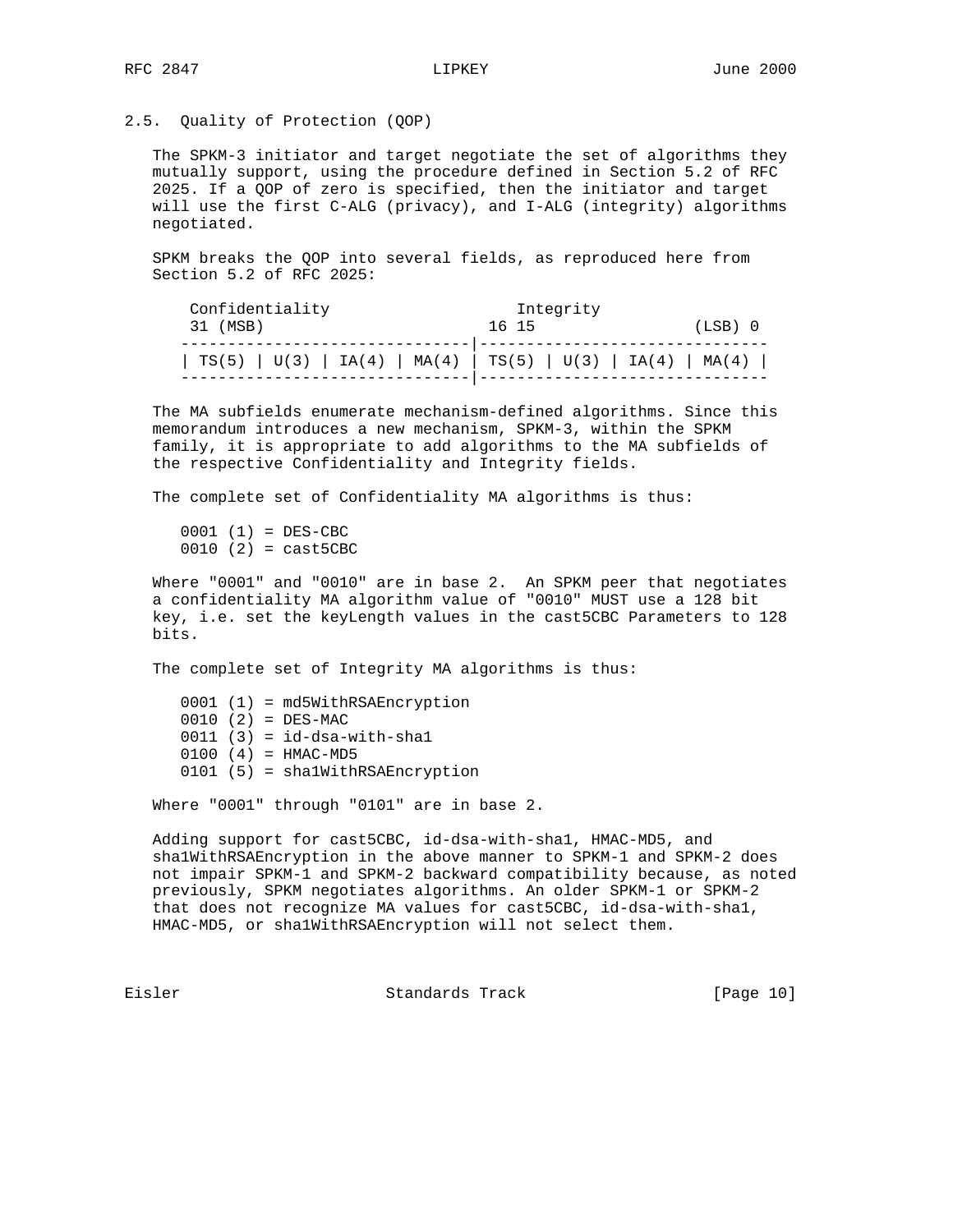## 3. How LIPKEY Uses SPKM

# 3.1. Tokens

 LIPKEY will invoke SPKM-3 to produce SPKM tokens. Since the mechanism that the application uses is LIPKEY, LIPKEY will wrap some of the SPKM-3 tokens with LIPKEY prefixes. The exact definition of the tokens is described later in this memorandum.

## 3.2. Initiator

## 3.2.1. GSS\_Import\_name

 The initiator uses GSS\_Import\_name to import the target's name, typically, but not necessarily, using the GSS\_C\_NT\_HOSTBASED\_SERVICE name type. Ultimately, the output of GSS\_Import\_name will apply to an SPKM-3 mechanism type because a LIPKEY target is an SPKM-3 target.

#### 3.2.2. GSS\_Acquire\_cred

 The initiator calls GSS\_Acquire\_cred. The credentials that are acquired are LIPKEY credentials, a user name and password. How the user name and password is acquired is dependent upon the operating environment. A application that invokes GSS\_Acquire\_cred() while the application's user has a graphical user interface running might trigger the appearance of a pop up window that prompts for the information. A application embedded into the operating system, such as an NFS [Sandberg] client implemented as a native file system might broadcast a message to the user's terminals telling him to invoke a command that prompts for the information.

 Because the credentials will not be used until GSS\_Init\_sec\_context is called, the LIPKEY implementation will need to safeguard the credentials. If this is a problem, the implementation may instead defer actual acquisition of the user name and password until GSS\_init\_sec\_context is ready to send the user name and password to the target. In that event, the output\_cred\_handle argument of GSS\_Acquire\_cred would simply be a reference that mapped to the principal corresponding to the desired\_name argument. A subsequent GSS\_Init\_sec\_context call would consider the mapping of claimant\_cred\_handle to principal when it acquires the user name and password. For example, the aforementioned pop up window might fill in the user name portion of the dialog with a default value that maps to the principal referred to in claimant\_cred\_handle.

Eisler Standards Track [Page 11]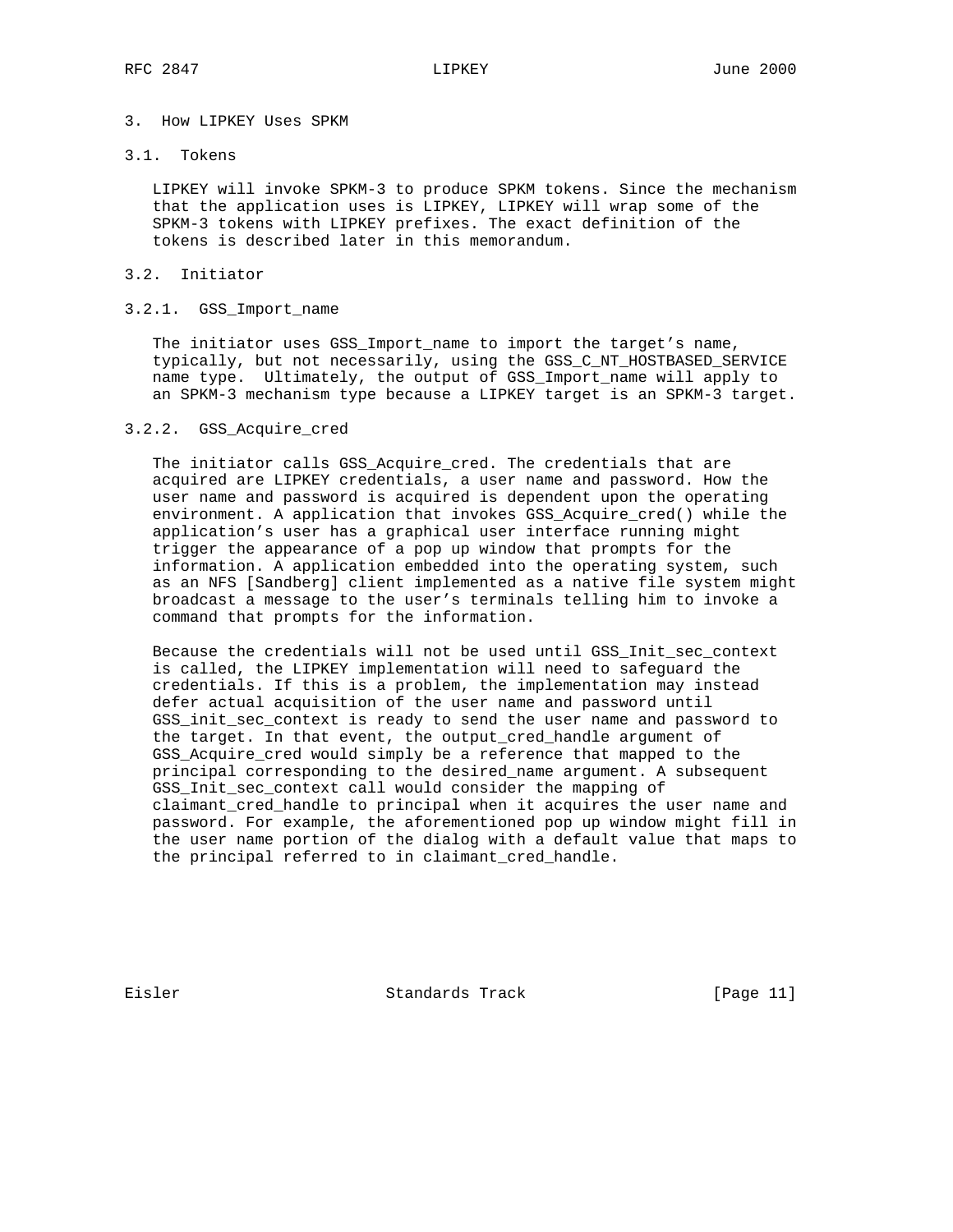### 3.2.3. GSS\_Init\_sec\_context

 When a program invokes GSS\_Init\_sec\_context on the LIPKEY mechanism type, if the context handle is NULL, the LIPKEY mechanism will in turn invoke GSS\_Init\_sec\_context on an SPKM-3 mechanism implemented according to the requirements described previously. This call to SPKM-3 MUST have the following attributes:

- \* claimant\_cred\_handle is NULL
- \* mutual\_req\_flag is FALSE
- \* anon\_req\_flag is TRUE
- \* input\_token is NULL
- \* mech\_type is the OID of the SPKM-3 mechanism

 Keep in mind the above attributes are in the GSS\_Init\_sec\_context call from the LIPKEY mechanism down to the SPKM-3 mechanism. There are no special restrictions placed on the application invoking LIPKEY's GSS\_Init\_sec\_context routine. All other arguments are derived from the LIPKEY GSS\_Init\_sec\_context arguments.

 The call to the SPKM-3 GSS\_Init\_sec\_context will create an SPKM-3 context handle. The remainder of the description of the LIPKEY GSS\_Init\_sec\_context call depends on whether the caller of the LIPKEY GSS\_Init\_sec\_context sets anon\_req\_flag to TRUE or FALSE.

3.2.3.1. LIPKEY Caller Specified anon\_req\_flag as TRUE

 If the caller of LIPKEY's GSS\_Init\_sec\_context sets anon\_req\_flag to TRUE, it MUST return to the LIPKEY caller all the outputs from the SPKM-3 GSS Init sec context call, including the output\_context\_handle, output\_token, and mech\_type. In this way, LIPKEY now "gets out of the way" of GSS-API processing between the application and SPKM-3, because nothing in the returned outputs relates to LIPKEY. This is necessary, because LIPKEY context tokens do not have provision for specifying anonymous initiators. This is because SPKM-3 is sufficient for purpose of supporting anonymous initiators in a low infrastructure environment.

 Clearly, when the LIPKEY caller desires anonymous authentication, LIPKEY does not add any value, but it is simpler to support the feature, than to insist the caller directly use SPKM-3.

Eisler Standards Track [Page 12]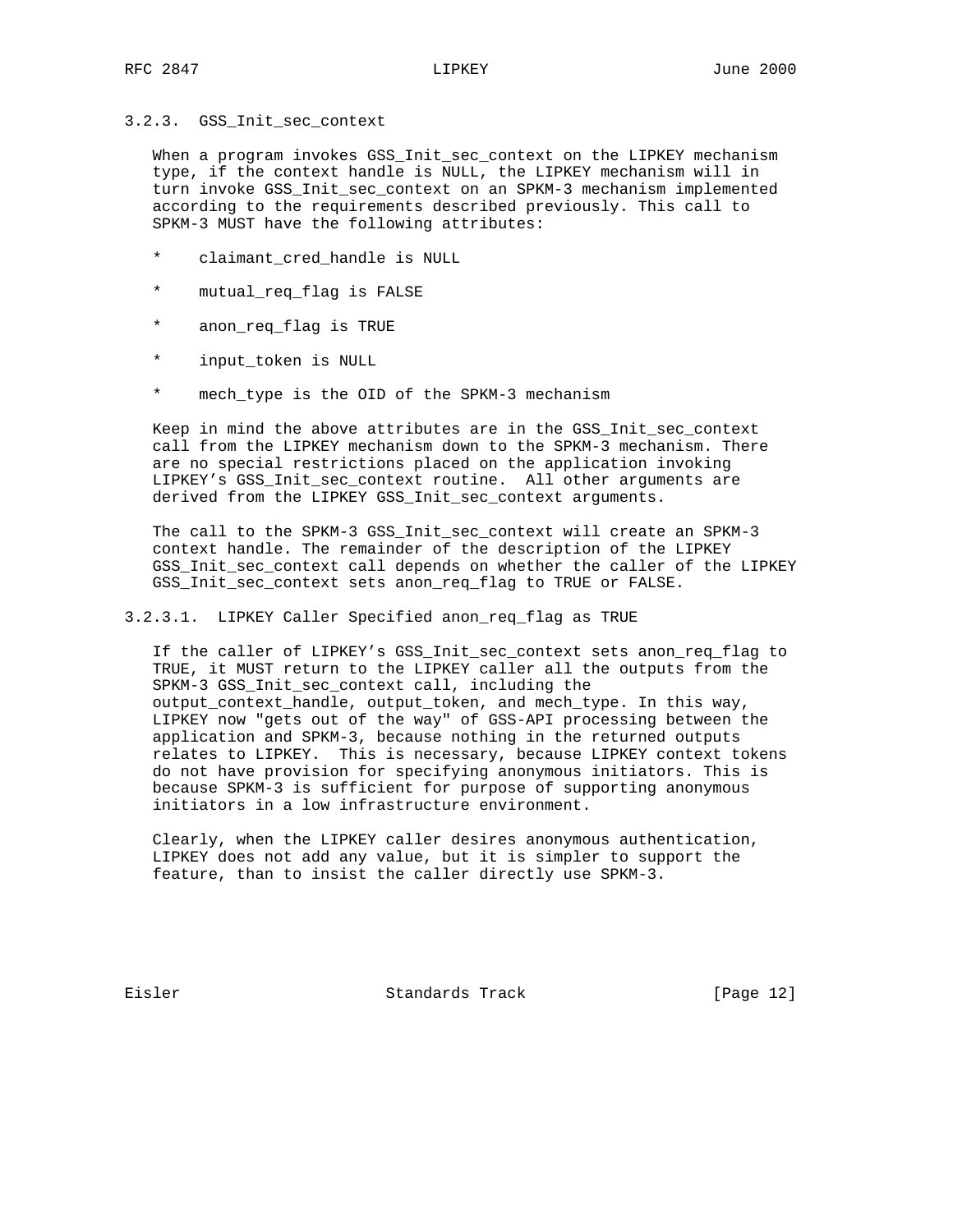If all goes well, the caller of LIPKEY will be returned a major\_status of GSS\_S\_CONTINUE\_NEEDED via SPKM-3, and so the caller of LIPKEY will send the output\_token to the target. The caller of LIPKEY then receives the response token from the target, and directly invokes the SPKM-3 GSS\_Init\_sec\_context. Upon return, the major\_status should be GSS\_S\_COMPLETE.

## 3.2.3.2. LIPKEY Caller Specified anon\_req\_flag as FALSE

 The LIPKEY mechanism will need to allocate a context handle for itself, and record in the LIPKEY context handle the SPKM-3 context handle that was returned in the output\_context\_handle parameter from the call to the SPKM-3 GSS\_Init\_sec\_context routine. The LIPKEY GSS\_Init\_sec\_context routine will return in output\_context\_handle the LIPKEY context handle, and in mech\_type, the LIPKEY mechanism type. The output token is as defined later in this memorandum, in the subsection entitled "Context Tokens Prior to SPKM-3 Context Establishment." All the other returned outputs will be those that the SPKM-3 GSS\_Init\_sec\_context routine returned to LIPKEY. If all went well, the SPKM-3 mechanism will have returned a major\_status of GSS\_S\_CONTINUE\_NEEDED.

 The caller of the LIPKEY GSS\_Init\_sec\_context routine will see a major\_status of GSS\_S\_CONTINUE\_NEEDED, and so the caller of LIPKEY will send the output\_token to the target. The caller of LIPKEY then receives the target's response token, and invokes the LIPKEY GSS\_Init\_sec\_context routine for a second time. LIPKEY then invokes the SPKM-3 GSS\_Init\_sec\_context for a second time and upon return, the major\_status should be GSS\_S\_COMPLETE.

 While SPKM-3's context establishment is now complete, LIPKEY's context establishment is not yet complete, because the initiator must send to the target the user name and password that were passed to it via the claimant\_cred\_handle on the first call to the LIPKEY GSS\_Init\_sec\_context routine. LIPKEY uses the established SPKM-3 context handle as the input to GSS\_Wrap (with conf\_req\_flag set to TRUE) to encrypt what the claimant\_cred\_handle refers to (user name and password), and returns that as the output\_token to the caller of LIPKEY (provided the conf\_state output from the call to SPKM-3's GSS\_Wrap is TRUE), along with a major\_status of GSS\_S\_CONTINUE\_NEEDED.

 The caller of LIPKEY sends its second context establishment token to the target, and waits for a token provided by the target's GSS\_Accept\_sec\_context routine. The target's LIPKEY GSS\_Accept\_sec\_context routine invokes the SPKM-3 GSS\_Unwrap routine on the token, and validates the user name and password. The target then invokes SPKM-3's GSS\_Wrap routine on a boolean indicating

Eisler Standards Track [Page 13]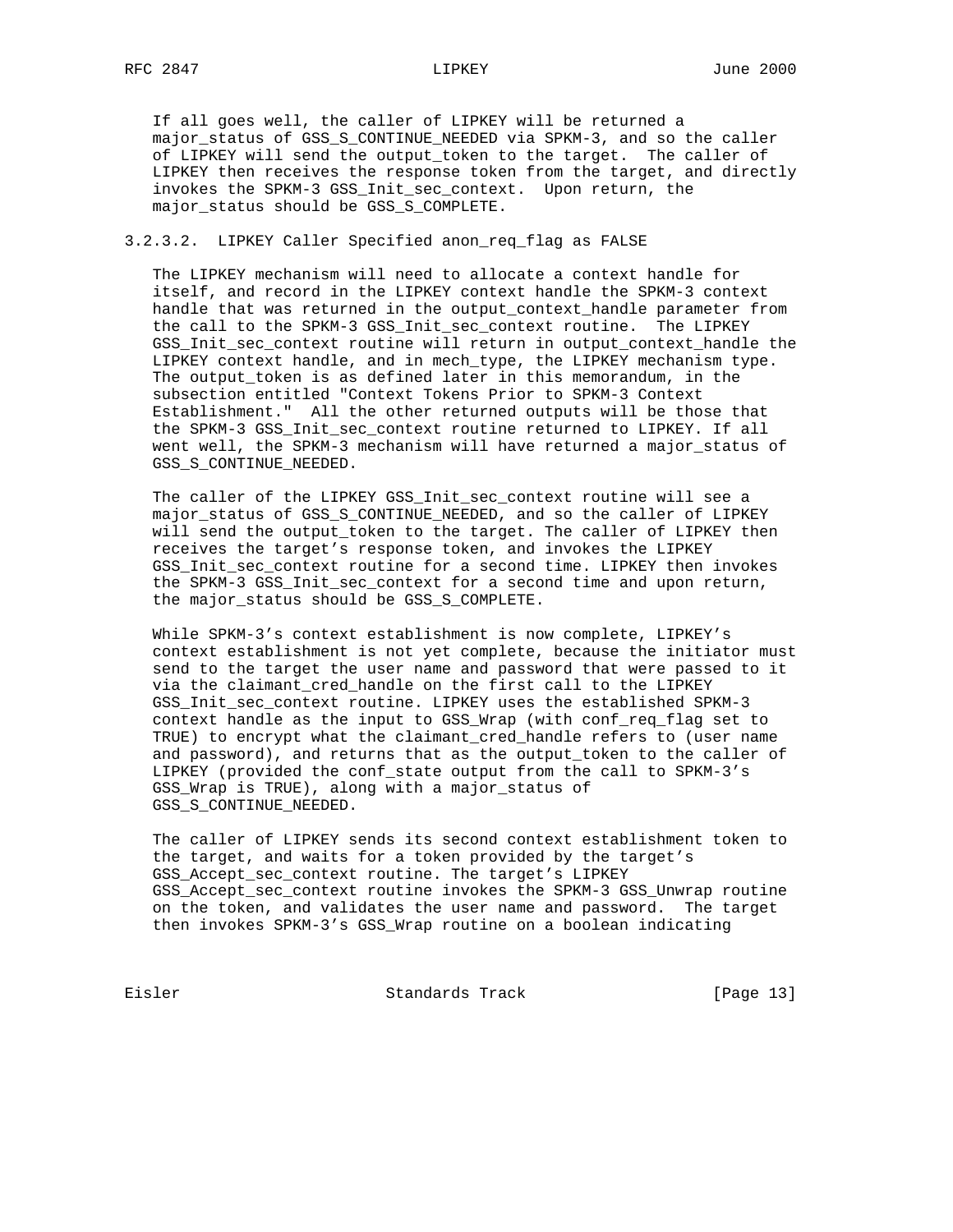whether or not the user name and password were accepted, and returns the output\_message result from GSS\_Wrap as the output\_token result for GSS\_Accept\_sec\_context.

 The caller of LIPKEY receives the target's response token, and passes this via the input\_token parameter to the LIPKEY GSS\_Init\_sec\_context routine. LIPKEY then invokes GSS\_Unwrap to get the boolean acceptance indication, and maps this to a major\_status of either GSS\_S\_COMPLETE indicating successful (the boolean was TRUE) and completed LIPKEY context establishment, or GSS\_S\_FAILURE, indicating that context establishment failed. GSS\_S\_CONTINUE\_NEEDED will not be returned.

 Note that the mutual\_req\_flag parameter is ignored because unilateral authentication is impossible. The initiator must authenticate the target via SPKM-3 in order to create a secure channel to transmit the user name and password. The target must authenticate the initiator when it receives the user name and password.

 The SPKM-3 context remains established while the LIPKEY context is established. If the SPKM-3 context expires before the LIPKEY context is destroyed, the LIPKEY implementation should expire the LIPKEY context and return the appropriate error on the next GSS-API operation.

# 3.2.4. Other operations

 For other operations, the LIPKEY context acts as a pass through to the SPKM-3 context. Operations that affect or inquire context state, such as GSS\_Delete\_sec\_context, GSS\_Export\_sec\_context, GSS\_Import\_sec\_context, and GSS\_Inquire\_context will require a pass through to the SPKM-3 context and a state modification of the LIPKEY context.

# 3.3. Target

3.3.1. GSS\_Import\_name

As with the initiator, the imported name will be that of the target.

## 3.3.2. GSS\_Acquire\_cred

 The target calls the LIPKEY GSS\_Acquire\_cred routine to get a credential for an SPKM-3 target, via the SPKM-3 GSS\_Acquire\_cred routine. The desired\_name is the output\_name from GSS\_Import\_name.

Eisler Standards Track [Page 14]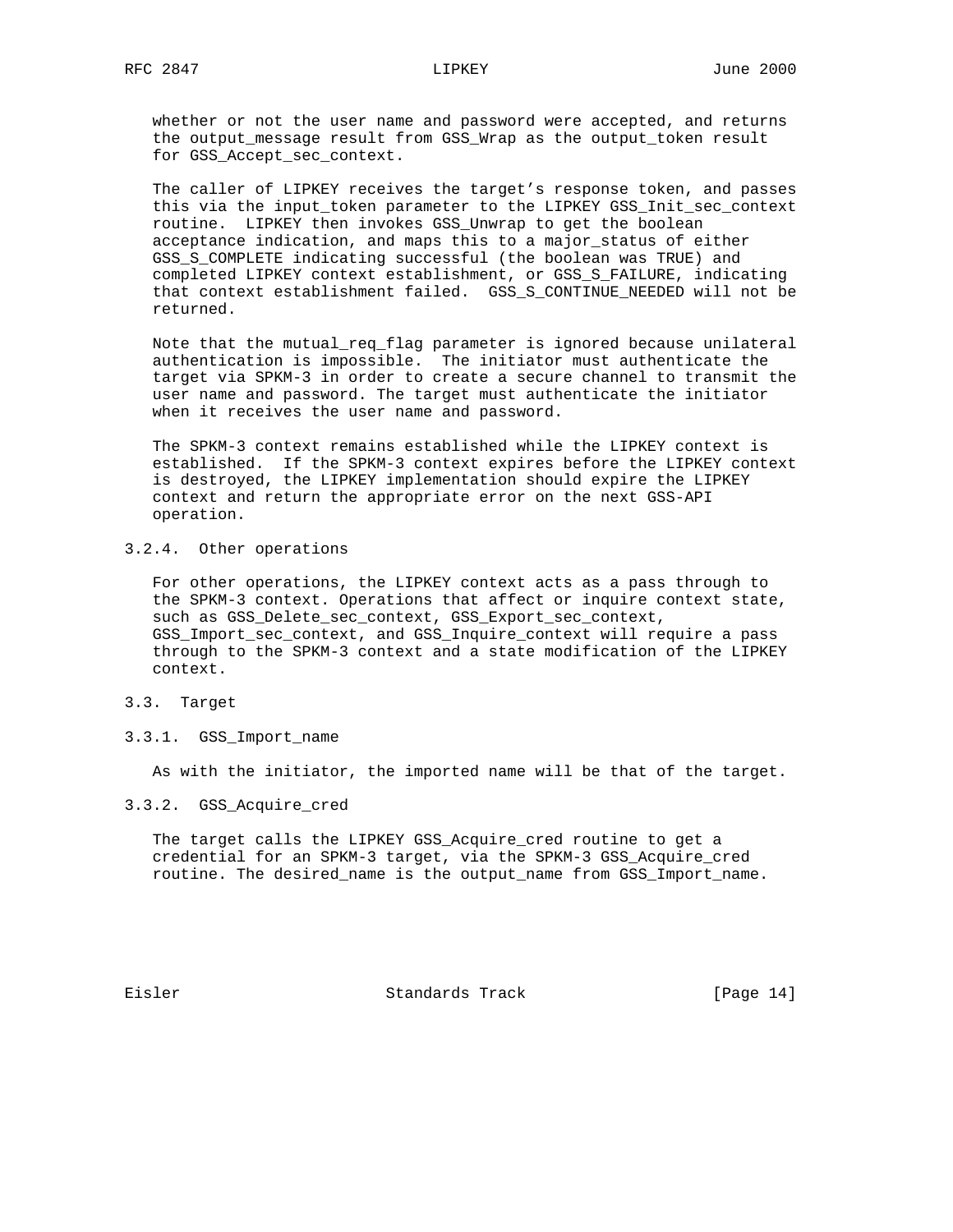### 3.3.3. GSS\_Accept\_sec\_context

When a program invokes GSS\_Accept\_sec\_context on the LIPKEY mechanism type, if the context handle is NULL, the LIPKEY mechanism will in turn invoke GSS\_Accept\_sec\_context on an SPKM-3 mechanism implemented according the requirements described previously. This call to SPKM-3 is no different than what one would expect for a layered call to GSS\_Accept\_sec\_context.

 If all goes well, the SPKM-3 GSS\_Accept\_sec\_context call succeeds with GSS\_S\_COMPLETE, and the LIPKEY GSS\_Accept\_sec\_context call returns the output\_token to the caller, but with a major\_status of GSS\_S\_CONTINUE\_NEEDED because the LIPKEY initiator is still expected to send the user name and password.

 Once the SPKM-3 context is in a GSS\_S\_COMPLETE state, the next token the target receives will contain the user name and password, wrapped by the output of an SPKM-3 GSS\_Wrap call. The target invokes the LIPKEY GSS\_Accept\_sec\_context, which in turn invokes the SPKM-3 GSS\_Unwrap routine. The LIPKEY GSS\_Accept\_sec\_context routine then compares the user name and password with its user name name and password database. If the initiator's user name and password are valid, GSS\_S\_COMPLETE is returned to the caller. Otherwise GSS\_S\_FAILURE is returned. In either case, an output\_token - equal to the output\_message result from an SPKM-3 GSS\_Wrap call on a boolean value - is returned to the caller. The boolean value is set to TRUE if the the user name and password were valid, FALSE otherwise. The target expects no more context establishment tokens from caller.

- 4. LIPKEY Description
- 4.1. Mechanism Type

 lipkey OBJECT IDENTIFIER ::= {iso(1)identified-organization(3)dod(6)internet(1)security(5) mechanisms(5)lipkey(9)}

### 4.2. Name Types

 LIPKEY uses only the mechanism independent name types defined in RFC 2078. All the name types defined in RFC 2078 are REQUIRED.

Eisler Standards Track [Page 15]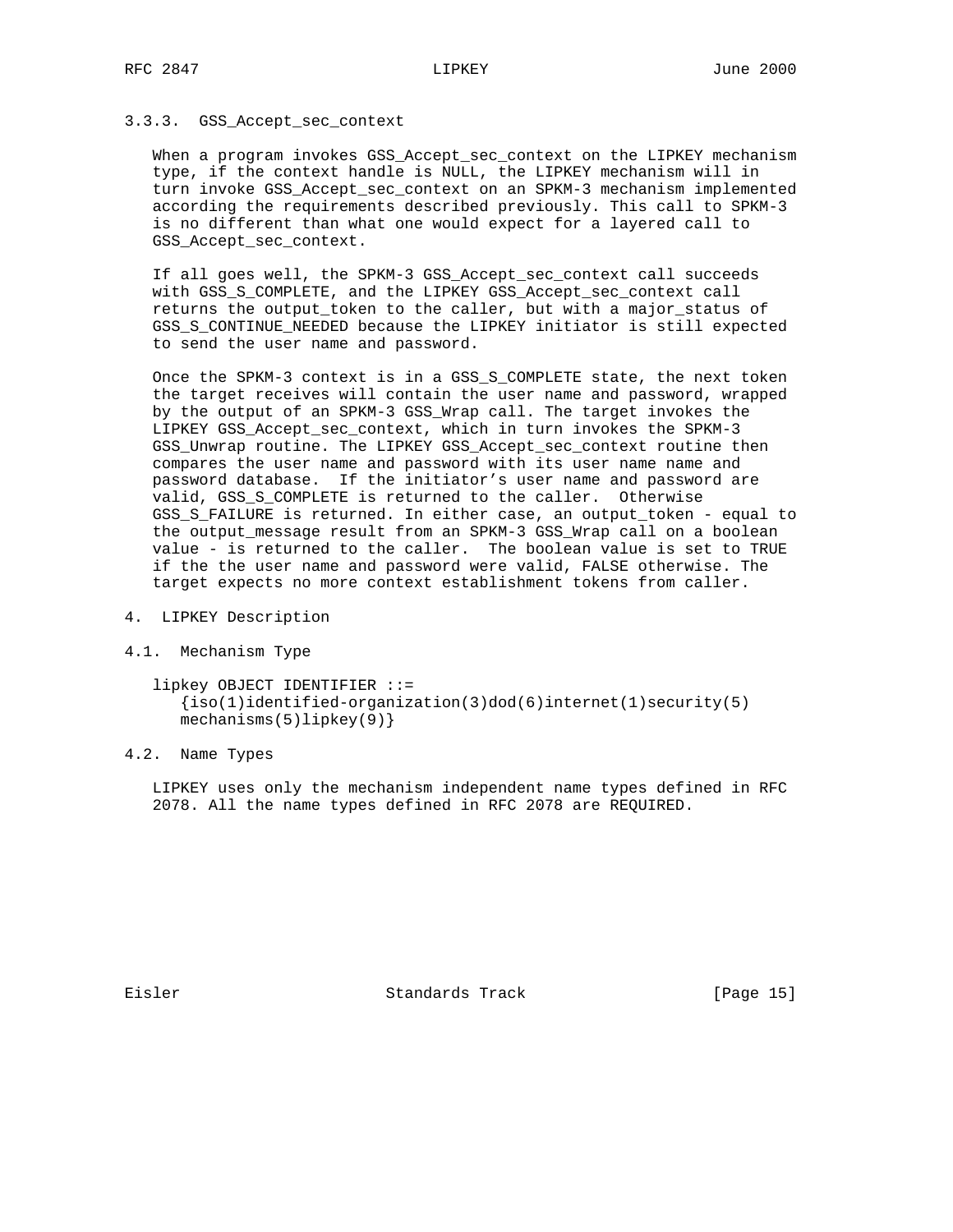```
4.3. Token Formats
```
4.3.1. Context Tokens

GSS-API defines the context tokens as:

```
 InitialContextToken ::=
-- option indication (delegation, etc.) indicated within
-- mechanism-specific token
[APPLICATION 0] IMPLICIT SEQUENCE {
       thisMech MechType,
       innerContextToken ANY DEFINED BY thisMech
          -- contents mechanism-specific
          -- ASN.1 structure not required
}
SubsequentContextToken ::= innerContextToken ANY
-- interpretation based on predecessor InitialContextToken
```
-- ASN.1 structure not required

 The contents of the innerContextToken depend on whether the SPKM-3 context is established or not.

```
4.3.1.1. Context Tokens Prior to SPKM-3 Context Establishment
```
 In a LIPKEY InitialContextToken, thisMech will be the Object identifier for LIPKEY. However, as long as LIPKEY has not established the SPKM-3 mechanism, the innerContextToken for both the InitialContextToken and the SubsequentContextToken will be the output of an SPKM-3 GSS\_Init\_sec\_context or GSS\_Accept\_sec\_context. So the LIPKEY innerContextToken would be either:

- \* An InitialContextToken, with thisMech set to the object identifier for SPKM-3, with innerContextToken defined to be an SPKMInnerContextToken, as defined in RFC 2025.
- A SubsequentContextToken, with innerContextToken defined to be SPKMInnerContextToken

4.3.1.2. Post-SPKM-3 Context Establishment Tokens

 Once the SPKM-3 context is established, there is just one token sent from the initiator to the target, and one token returned to initiator.

Eisler Standards Track [Page 16]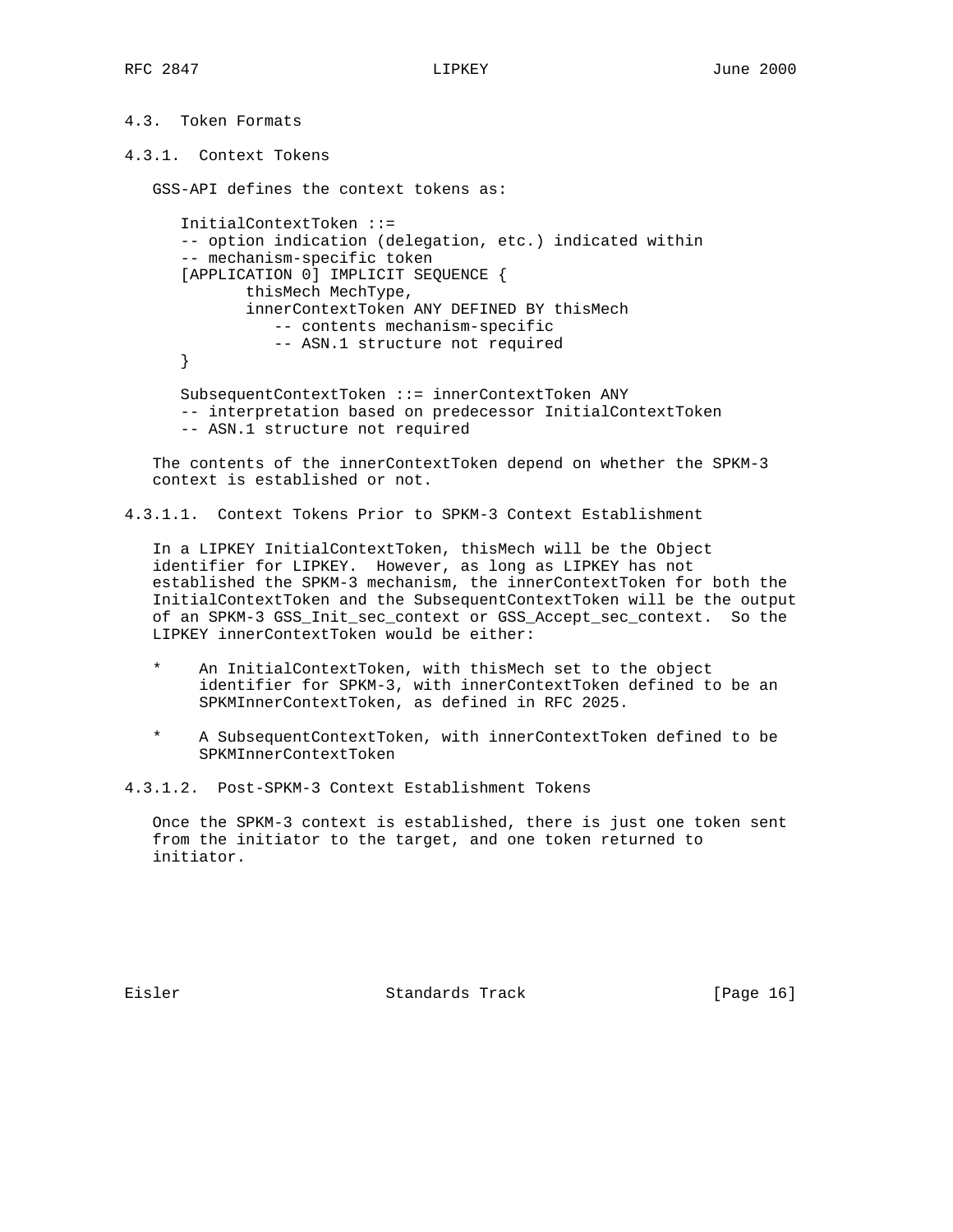# 4.3.1.2.1. From LIPKEY Initiator

 The LIPKEY initiator generates a token that is the the result of a GSS\_Wrap (conf\_req is set to TRUE) of a user name and password by the SPKM-3 context. The input\_message argument of GSS\_Wrap refers to an instance of the UserName-Password type defined below:

 UserName-Password ::= SEQUENCE { user-name OCTET STRING, -- each octet is an octet of a -- UTF-8 [RFC2279] string<br>OCTET STRING OCTET STRING -- each octet is an octet of a -- UTF-8 [RFC2279] string }

4.3.1.2.2. From LIPKEY Target

 The target validates the user name and password token from the initiator, and generates a response token that is the output\_message result of an SPKM-3 GSS\_Wrap (conf\_req may or may not be set to TRUE) call on an indication of validation success. The input\_message argument of GSS\_Wrap refers to an instance of the Valid-UNP type defined below:

 Valid-UNP ::= BOOLEAN -- If TRUE, user name/password pair was valid.

4.3.2. Tokens from GSS\_GetMIC and GSS\_Wrap

 RFC 2078 defines the token emitted by GSS\_GetMIC and GSS\_Wrap as: PerMsgToken ::= -- as emitted by GSS\_GetMIC and processed by GSS\_VerifyMIC -- ASN.1 structure not required innerMsgToken ANY SealedMessage ::= -- as emitted by GSS\_Wrap and processed by GSS\_Unwrap

- -- includes internal, mechanism-defined indicator
- -- of whether or not encrypted
- -- ASN.1 structure not required sealedUserData ANY

 As one can see, there are no mechanism independent prefixes in PerMSGToken or SealedMessage, and no explicit mechanism specific information. Since LIPKEY does not add any value to GSS\_GetMIC and

Eisler Standards Track [Page 17]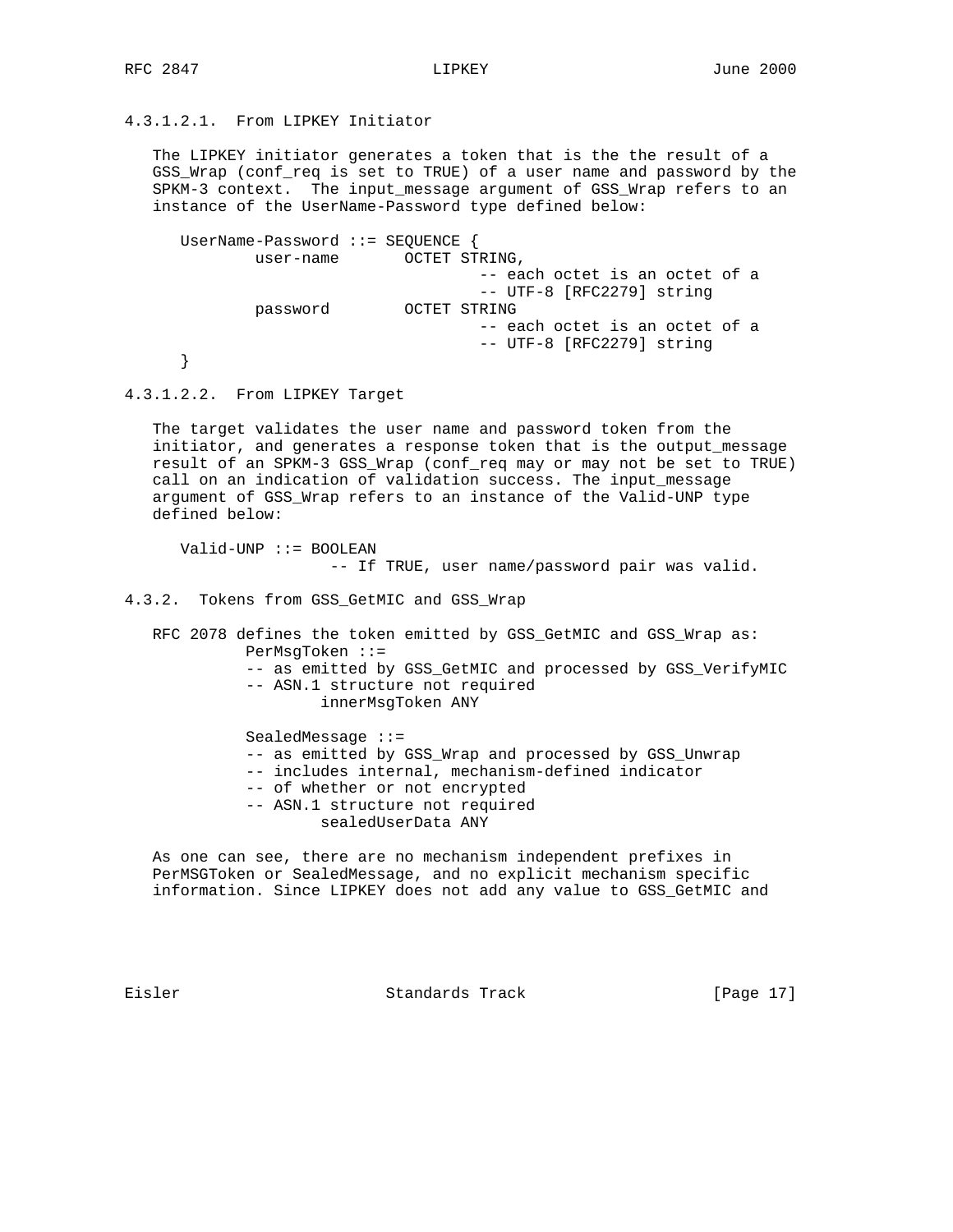GSS\_Wrap other than passing the message to the SPKM-3 GSS\_GetMIC and GSS\_Wrap, LIPKEY's PerMsgToken and SealedMessage tokens are exactly what SPKM-3's GSS\_GetMIC and GSS\_Wrap routines produce.

4.4. Quality of Protection

 LIPKEY, being a pass through for GSS\_Wrap and GSS\_GetMIC to SPKM-3, does not interpret or alter the QOPs passed to the aforementioned routines or received from their complements, GSS\_Unwrap, and GSS\_VerifyMIC. Thus, LIPKEY supports the same set of QOPs as SPKM-3.

- 5. Security Considerations
- 5.1. Password Management

 LIPKEY sends the clear text password encrypted by 128 bit cast5CBC so the risk in this approach is in how the target manages the password after it is done with it. The approach should be safe, provided the target clears the memory (primary and secondary, such as disk) buffers that contained the password, and any hash of the password immediately after it has validated the user's password.

5.2. Certification Authorities

 The initiator must have a list of trusted Certification Authorities in order to verify the checksum (rep-ti-integ) on the SPKM-3 target's context reply token. If it encounters a certificate signed by an unknown and/or untrusted certificate authority, the initiator MUST NOT silently accept the certificate. If it does wish to accept the certificate, it MUST get confirmation from the user running the application that is using GSS-API.

5.3. HMAC-MD5 and MD5 Weaknesses

 While the MD5 hash algorithm has been found to have weaknesses [Dobbertin], the weaknesses do not impact the security of HMAC-MD5 [Dobbertin].

5.4. Security of cast5CBC

 The cast5CBC encryption algorithm is relatively new compared to established algorithms like triple DES, and RC4. Nonetheless, the choice of cast5CBC as the MANDATORY C-ALG for SPKM-3 is advisable. The cast5CBC algorithm is a 128 bit algorithm that the 256 bit cast6CBC [RFC2612] algorithm is based upon. The cast6CBC algorithm was judged by the U.S. National Institute of Standards and Technology (NIST) to have no known major or minor "security gaps," and to have a "high security margin" [AES]. NIST did note some vulnerabilities

Eisler Standards Track [Page 18]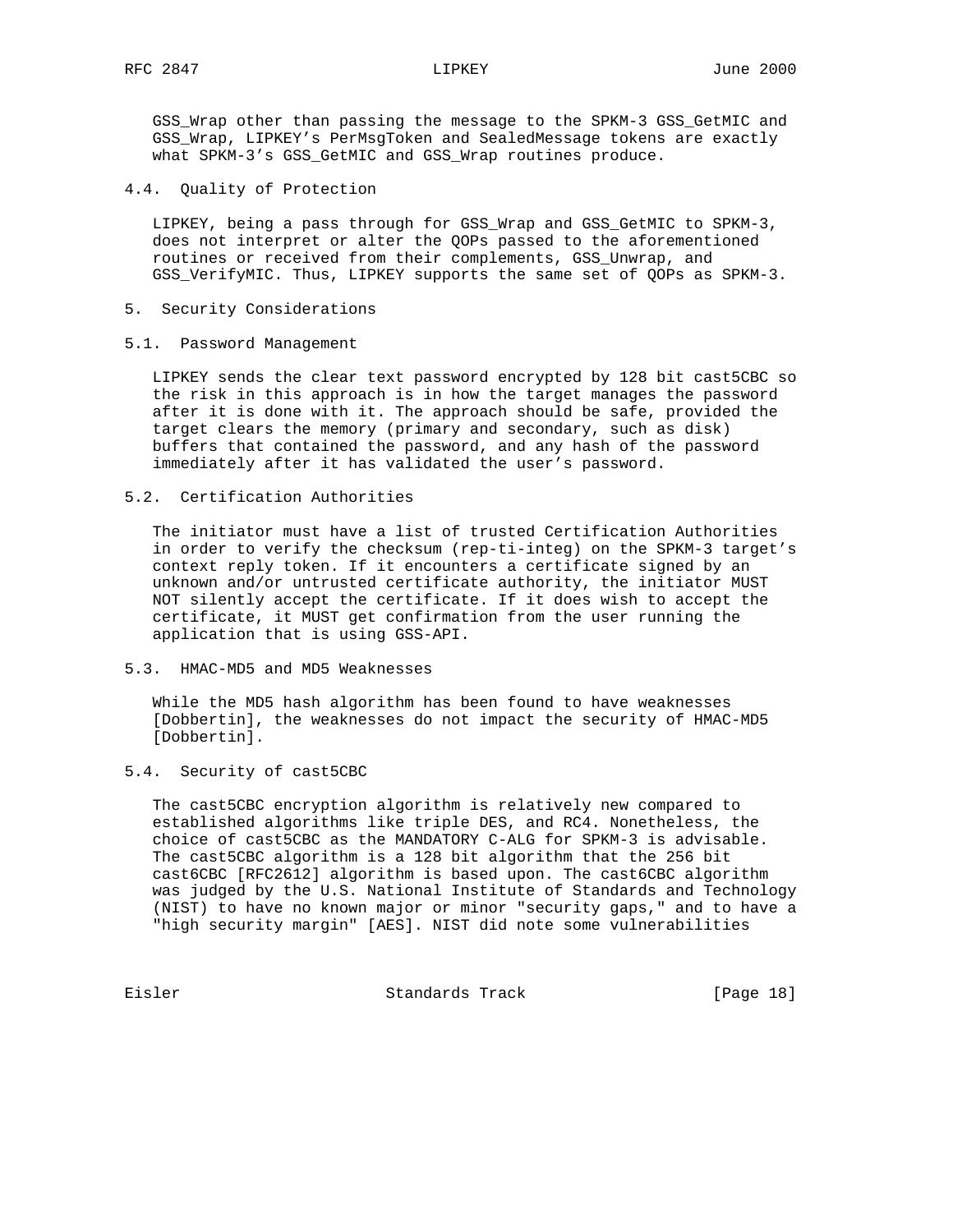related to smart card implementations, but many other algorithms NIST analyzed shared the vulnerabilities, and in any case, LIPKEY is by definition not aimed at smart cards.

### References

| [AES] | Nechvatal, J., Barker, E., Dodson, D., Dworkin, M., Foti, |
|-------|-----------------------------------------------------------|
|       | J., Roback, E. (Undated, but no later than 1999). "Status |
|       | Report on the First Round of the Development of the       |
|       | Advanced Encryption Standard."                            |
|       | http://csrc.nist.gov/encryption/aes/round1/r1report.htm   |

- [CCITT] CCITT (1988). "Recommendation X.208: Specification of Abstract Syntax Notation One (ASN.1)."
- [Dobbertin] Dobbertin, H. (1996). "The Status of Md5 After a Recent Attack," RSA Laboratories' CryptoBytes, Volume 2, Number 2. ftp://ftp.rsasecurity.com/pub/cryptobytes/crypto2n2.pdf
	- [EFF] Electronic Frontier Foundation, John Gilmore (Editor) (1998). "Cracking Des: Secrets of Encryption Research, Wiretap Politics & Chip Design," O'Reilly & Associates, ISBN 1565925203.
	- [FIPS] National Institute of Standards and Technology (1995). "Secure Hash Standard" (SHA-1). http://www.itl.nist.gov/fipspubs/fip180-1.htm
	- [IANA] Internet Assigned Numbers Authority (1999). "Network Management Parameters." http://www.isi.edu/in notes/iana/assignments/smi-numbers
	- [PKCS-3] RSA Laboratories (1993). "PKCS #3: Diffie-Hellman Key- Agreement Standard, Version 1.4." ftp://ftp.rsa.com/pub/pkcs/ascii/pkcs-3.asc
	- [PKIX] Housley, R., Ford, W., Polk, W., Solo, D., "Internet X.509 Public Key Infrastructure Certificate and CRL Profile", Work in Progress.
	- [RFC1831] Srinivasan, R., "RPC: Remote Procedure Call Protocol Specification Version 2", RFC 1831, August 1995.
	- [RFC1832] Srinivasan, R., "XDR: External Data Representation Standard", RFC 1832, August 1995.

Eisler Standards Track [Page 19]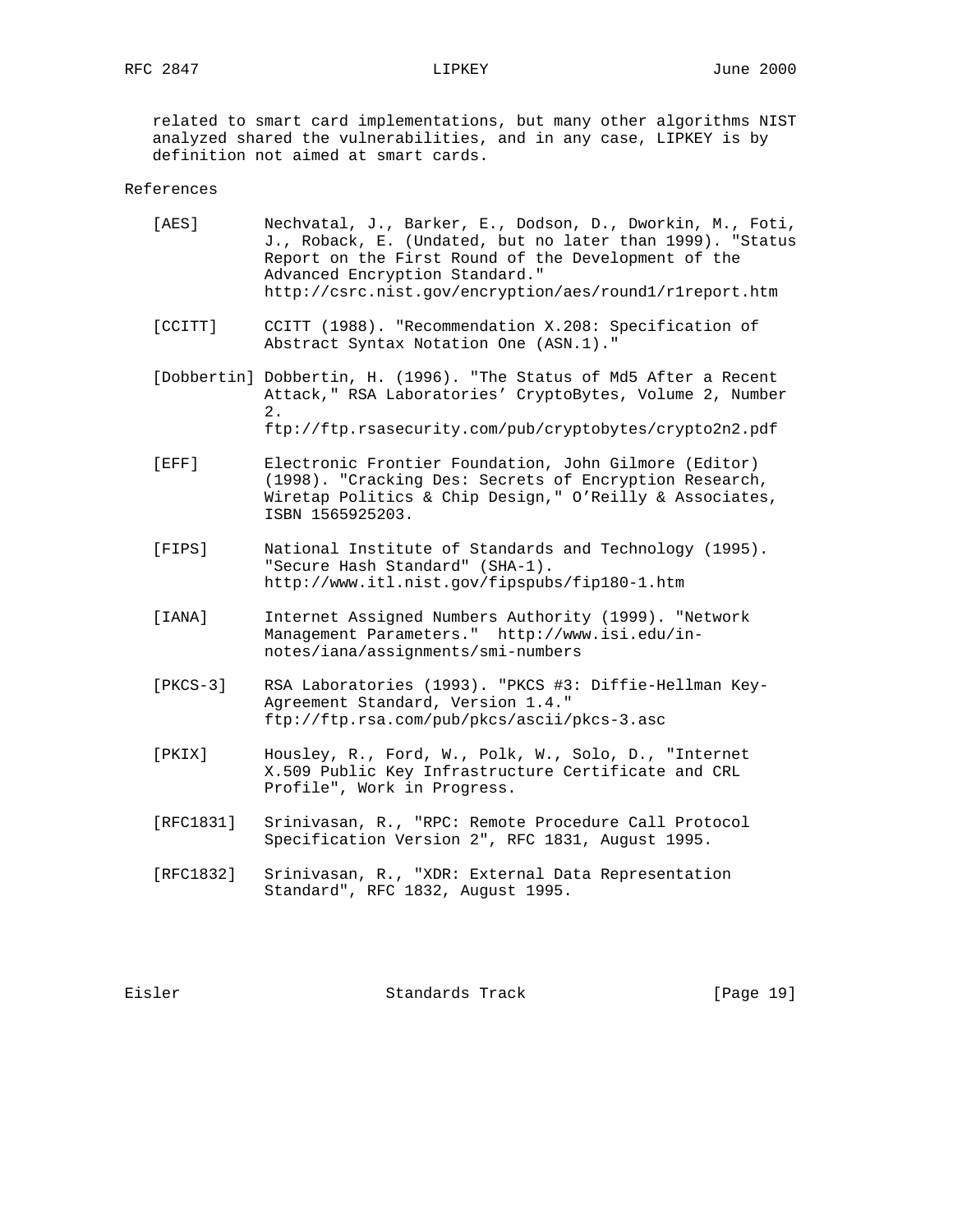- [RFC1964] Linn, J., "The Kerberos Version 5 GSS-API Mechanism", RFC 1964, June 1996.
- [RFC2203] Eisler, M., Chiu, A. and L. Ling, "RPCSEC\_GSS Protocol Specification", RFC 2203, September 1997.
- [RFC2025] Adams, C., "The Simple Public-Key GSS-API Mechanism (SPKM)", RFC 2025, October 1996.
- [RFC2078] Linn, J., "Generic Security Service Application Program Interface, Version 2", RFC 2078, January 1997.
- [RFC2104] Krawczyk, H, Bellare, M. and R. Canetti, "HMAC: Keyed- Hashing for Message Authentication", RFC 2104, February 1997.
- [RFC2119] Bradner, S., "Key words for use in RFCs to Indicate Requirement Levels", BCP 14, RFC 2119, March 1997.
- [RFC2144] Adams, C., "The CAST-128 Encryption Algorithm", RFC 2144, May 1997.
- [RFC2246] Dierks, T. and C. Allen, "The TLS Protocol Version 1.0", RFC 2246, January 1999.
- [RFC2279] Yergeau, F., "UTF-8, a transformation format of ISO 10646", RFC 2279, January 1998.
- [RFC2437] Kaliski, B. and J. Staddon, "PKCS #1: RSA Cryptography Specifications Version 2.0", RFC 2437, October 1998.
- [RFC2459] Housley, R., Ford, W., Polk, W. and D. Solo, "Internet X.509 Public Key Infrastructure Certificate and CRL Profile", RFC 2459, January 1999.
- [RFC2612] Adams, C. and J. Gilchrist, "The CAST-256 Encryption Algorithm", RFC 2612, June 1999.
- [RSA-IP] All statements received by the IETF Secretariat are places on-line in http://www.ietf.org/ipr.html. Please check this web page to see any IPR information received about this and other technology.
- [Sandberg] Sandberg, R., Goldberg, D., Kleiman, S., Walsh, D., Lyon, B. (1985). "Design and Implementation of the Sun Network Filesystem," Proceedings of the 1985 Summer USENIX Technical Conference.

Eisler Standards Track [Page 20]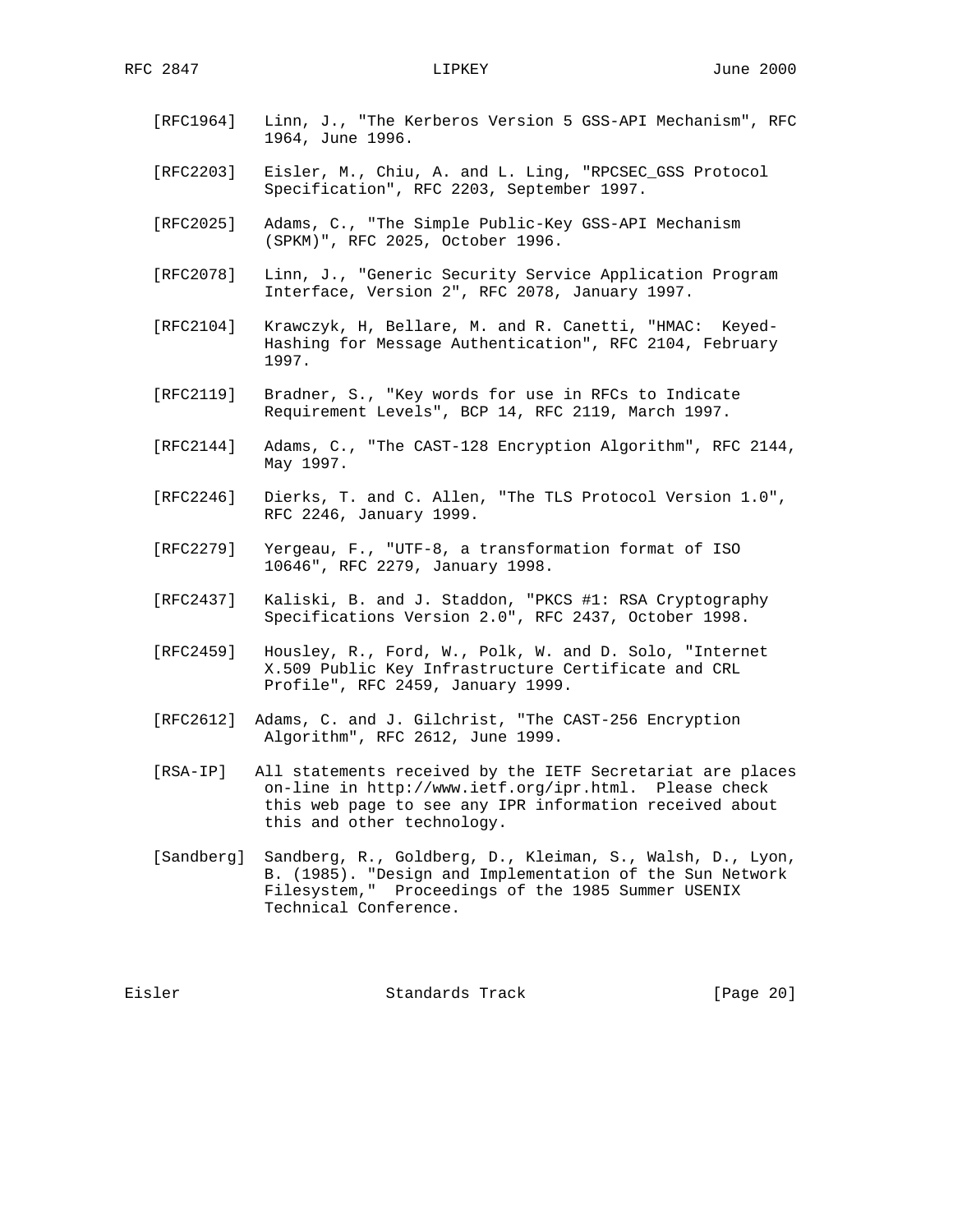- [Schneier] Schneier, B. (1996). "Applied Cryptography," John Wiley & Sons, Inc., ISBN 0-471-11709-9.
- [Young] Young, E.A. (1997). Collected timing results from the SSLeay source code distribution.

Acknowledgments

The author thanks and acknowledges:

- \* Jack Kabat for his patient explanation of the intricacies of SPKM, excellent suggestions, and review comments.
- \* Denis Pinkas for his review comments.
- \* Carlisle Adams for his review comments.
- \* John Linn for his review comments.
- \* Martin Rex for his review comments.
- \* This memorandum includes ASN.1 definitions for GSS-API tokens from RFC 2078, which was authored by John Linn.
- This memorandum includes ASN.1 definitions and other text from the SPKM definition in RFC 2025, which was authored by Carlisle Adams.

Author's Address

Address comments related to this memorandum to:

ietf-cat-wg@lists.Stanford.EDU

 Mike Eisler Zambeel 5565 Wilson Road Colorado Springs, CO 80919

 Phone: 1-719-599-9026 EMail: mike@eisler.com

Eisler Standards Track [Page 21]